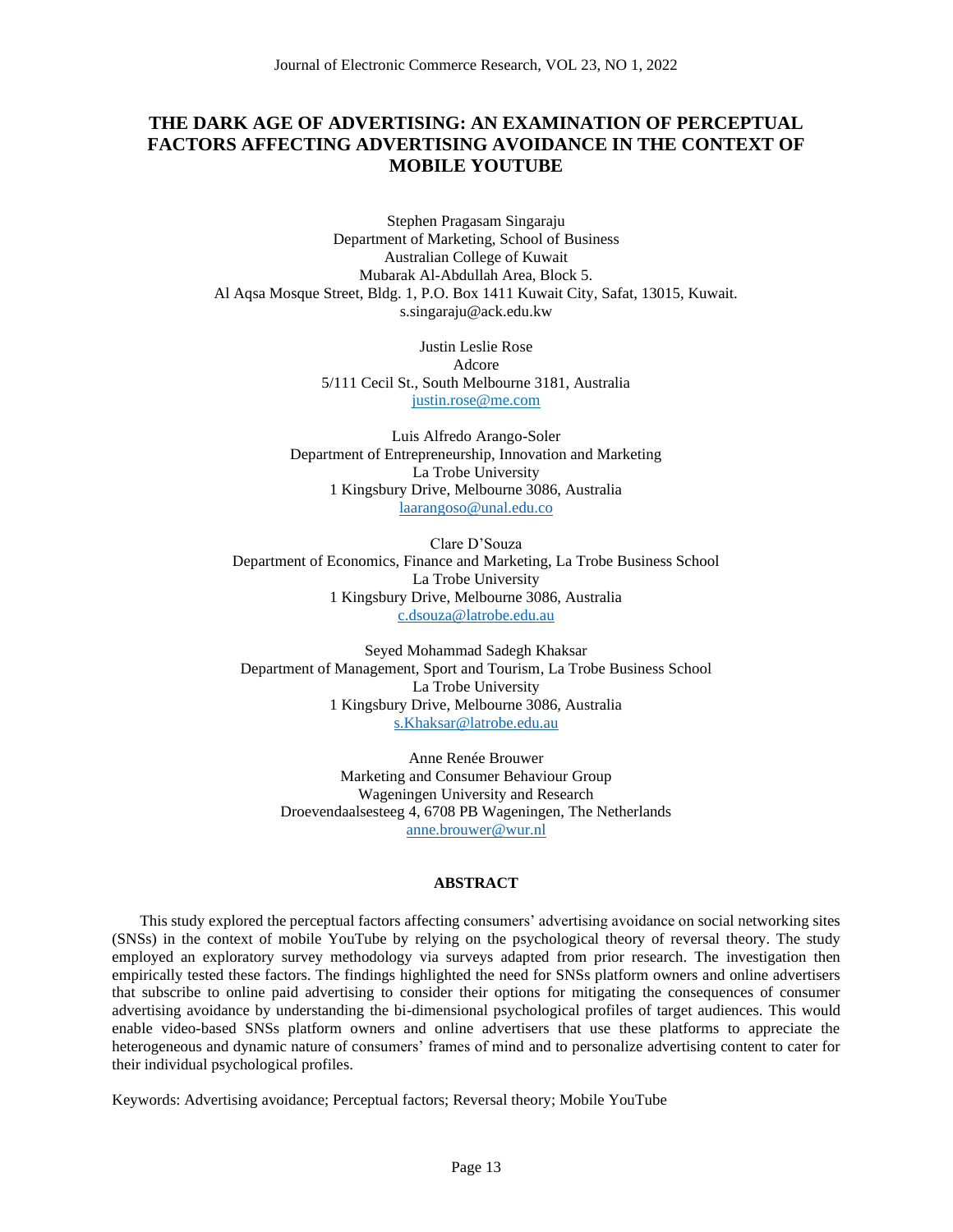### **1. Introduction**

Advertising clutter and media fragmentation in the traditional media arena have long been recognised as the primary reasons for consumers' over-exposure to commercial messages (Goldman & Papson, 1994, 1996; Klopfenstein, 2011; McAllister, 1996). Consequently, advertisers have faced a negative consumer perception of advertising, as advertisements interfere with the media experience and are seen as unwanted, undesirable, and excessive (Ha, 1996). The advertising messages that a typical consumer is exposed to in a given day far exceeds the information-processing ability and results in their acting to filter the surplus visual and aural communication stimuli; these are predominantly messages that are of no significance to the consumer but intended for consumers in different demographic, psychographic, geographic or behavioral market segment categories (Gritten, 2007). To avoid being inundated with a plethora of advertising messages, the consumer in the postmodern era often engages "ad avoidance" strategies to aid in the maintenance of sovereignty over his or her psychic space (Speck & Elliott, 1997).

Since their introduction in the late 1990s, social networking sites (SNSs) have experienced a similar media evolution (Boyd & Ellison, 2007). Despite the novel targeting capabilities that SNSs provide, the placement of advertisements on these platforms is also affected by consumers' negative attitudes, to some extent. For example, a recent survey conducted by Duke's Fuqua School of Business, in collaboration with the American Marketing Association and Deloitte, found that 74% of people are tired of SNSs ads (World Market Watch, 2017). These attitudes, as expected, have been reflected in significant user behaviors. For example, by 2015 there were roughly 198 million monthly active desktop AdBlock users worldwide, causing major SNSs advertising revenue losses—in the order of \$21.8 billion in the twelve months leading to the end of the year (PageFair & Adobe, 2015). In light of the advent of advertising circumvention technology, scholars and practitioners have recognised the need to understand the factors affecting consumers' advertising avoidance (Simon & Joshua, 2011).

After an initial boom in popularity, the growth of desktop AdBlock plugins plateaued. However, this was not a reflection of a change in consumer attitudes towards advertisements but a consequence of consumers' migration to mobile devices. Currently, mobile ad-blocking usage duplicates that on desktops, with around 527 million people using mobile browsers that block ads (PageFair, 2020). This data suggests that as consumers migrated from desktop to mobile, their negative attitudes towards ads also migrated. However, even if many consumers share a similarly dismissive attitude towards ads via both desktop and mobile, their avoidance behaviors and the antecedents of these can be very different. Mobile device usage has been associated with portability, dynamism, and being on the move (Church & Oliver, 2011). Research has shown that, for example, mobile browser queries are mostly determined by contextual factors, such as conversations or the user's location (Sohn et al., 2008). Ads insert themselves in the lives of users in a different manner on a desktop as opposed to a mobile device. For instance, getting a YouTube ad on your phone while on the bus is very different to getting one at home on the same platform. Factors such as a user's goals, motivations, contexts, and time constraints, can differ significantly, so ad avoidance behaviors are not expected to work along similar lines.

Thus, given the differentiated characteristics of mobile advertising, there is a need to examine the mechanisms of consumers' avoidance of advertising in different contexts. Drawing upon extant literature on ad avoidance in both traditional and online media, this study identified the perceptual factors relating to consumers' ad avoidance. By building on previous research, this study provides a valuable addition to the still-nascent body of research on advertising avoidance on SNSs.

This study particularly examined the factors that are vital to consumers' intention to avoid advertisements on mobile YouTube. YouTube was selected as the SNS context for two reasons. First, YouTube is a quintessential SNS, with a user base of two billion, lagging only behind Facebook (Statista, 2020). Despite this, YouTube is comparatively neglected in the research arena, with a *Web of Science* search returning a total of 3,187 entries for the word "Youtube" as a title, keyword, or abstract for articles in the last five years, compared to 12,076 for "Facebook" (and 3,743 vs. 11,534 in *Scopus* respectively). Second, YouTube content has increasingly been recognized to entail advertisements (mainly pre-roll, but more and more mid-roll and even post-roll). YouTube has incorporated advertisements as a natural part of the user experience with the platform, despite its adoption of the alternative for consumers to be able to "skip" video advertising in the late 2010s in a partially successful attempt to manage consumer negative reactions (Belanche et al., 2017; Pashkevich et al., 2012). Consequently, YouTube is a natural focus for a study, such as this, that intends to shed light on advertising avoidance on SNSs.

This paper consists of four main sections. The first section explores the extant literature relating to advertising avoidance in traditional and online media domains. This part of the study aimed to develop a framework that would help explore consumer ad avoidance behavior and its determinants. The second section describes the research method employed to empirically test the proposed hypotheses. The third section reports the findings of the study along with the statistical analyses. The fourth section begins with a discussion of the findings of the study before the managerial and practical implications for marketing and advertising practitioners are discussed. The purpose of this was to better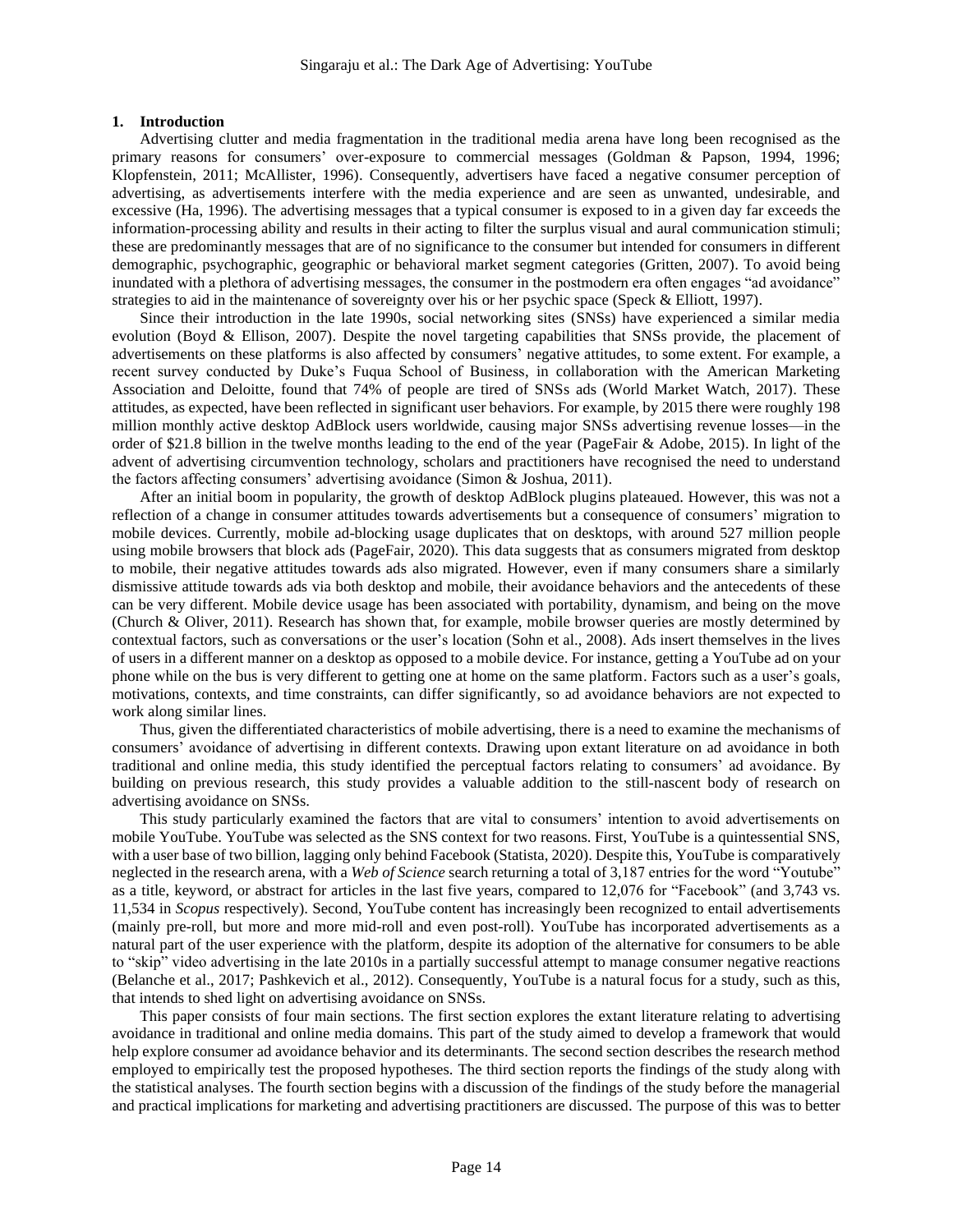inform marketing and advertising strategies on SNSs to help reduce the overall incidence of advertising avoidance by consumers and to provide better value for marketing and advertising budgets. Finally, the fourth section briefly describes the limitations of the study as well as future research avenues.

#### **2. Literature Review and Theoretical Framework**

### 2.1. Advertising Avoidance and Reversal Theory

Ad avoidance refers to the techniques that consumers employ to avoid exposure to a form of advertisement (Kelly et al., 2010; Seyedghorban et al., 2015; Speck & Elliott, 1997). It is more precisely defined as "all actions by media users that differentially reduce their exposure to ad content" (Speck & Elliott 1997, p. 61). In SNSs, advertising avoidance is a coping mechanism for consumers and is exhibited in several ways including cognitively (e.g., ignoring the ad), behaviorally (e.g., leaving the room) and mechanically (e.g., closing an app) (Kelly et al., 2010). The consumer may also avoid an advertisement either partially (e.g. skipping an ad on YouTube after five seconds as allowed by the skip function) or completely (e.g., playing another video on YouTube instead of waiting) (Prendergast et al., 2014).

In this study, reversal theory (Apter, 1984) was employed as a theoretical approach to examine consumers' ad avoidance, particularly towards advertising content exposure on the SNS YouTube. Reversal theory is a psychological theory that can be employed to obtain dual dimensional insights into the paradoxical motivational states driving consumers' decisions to avoid advertisements. Reversal theory captures the dynamic nature of psychological experience by positing pairs of opposite metamotivational states. A pivotal idea of the theory is that people regularly transition into and out of these states. For instance, someone can focus on achieving a goal (e.g., winning a chess game) and then suddenly transition to a state where the goal is the enjoyment of the activity itself (e.g., playing chess); or, engage in a competitive behavior (e.g., training to become the league's top-scorer) and later in a cooperative one (e.g., forgetting about scores and helping teammates). Metamotivational states as advocated by reversal theory can be categorized as *telic* (serious-minded) versus *paratelic* (playful-minded), conformist (compliant) versus negativistic (defiant), mastery (competitive) versus sympathy (friendly) and *autic* (selfish) vs *alloic* (altruistic) (Apter, 2001; Bang et al., 2018). In this study, the focus was on the first pair of metamotivational states, telic and paratelic. Apter's (2001) characterization further clarifies the contrast between these psychological states:

*Telic*: serious, goal-oriented, cautious, valuing tranquillity and calmness.

*Paratelic*: playful, activity-oriented, looking for fun and enjoyment, valuing stimulation. (p.12)

These metamotivational states are *frames of mind* that explicate the motives of people at any given point in time (Apter, 2001). Given the mutually exclusive stance of the two metamotivational states, individuals can never be in both states of mind simultaneously, even though they switch regularly between them (Potocky & Murgatroyd, 1993). Reversal theory contends that reversals can be induced by three factors (Apter, 2001): environmental situations or events (e.g., a police siren tends to induce a telic state), frustration (e.g., seeking entertainment, a paratelic state, after getting frustrated in a goal-directed activity), or satiation (e.g., seeking entertainment after hours of sustained focus). A reversal will occur only if "the strength of the factors for change, taken together, is strong enough to override the factors working against change" (Apter, 2001, p. 27).

Reversal theory also recognizes the predispositions of individuals, in that they may tend to gravitate towards some states of mind as opposed to others (Apter, 1984). These predispositions are conceptualized as dominance. Hence, the intensity of the inducing factors that trigger a frame of mind needs to be stronger to effectuate a reversal in the frame of mind of a person dominated by a certain metamotivational state. Furthermore, conventional wisdom suggests that a person "will contingently reverse easily into his or her dominant state, and will satiate more slowly and become frustrated less easily in that state" (Frey, 1999, p. 13).

Reversal theory was considered to be a theory of good fit that can be applied to explore the phenomenon of advertising avoidance. It provides the basis to explore how consumers may change their motivations regarding Internet usage during the act of using the Internet, such as using YouTube in a frame of mind tainted by privacy concerns and then being exposed to entertaining YouTube ads. Extant literature has indicated that consumers' motives change quite frequently when using the Internet compared to more traditional media (Jung et al., 2014). Hence, it is worth investigating this phenomenon further, especially in relation to ad avoidance on a site such as mobile YouTube. The following sub-sections describe the perceptual factors of ad avoidance based on a comprehensive literature review. These factors were employed to inform hypotheses development through the lens of reversal theory. 2.2. Perceived Privacy Concerns

Privacy is "the ability to control and limit physical, interactional, psychological, and informational access to the self or one's group" (Burgoon et al., 1989, p. 132). Perceived privacy concerns are the worries consumers have about their inability to control the collection, storage, access, distribution, and use of their personal information (Baek  $\&$ Morimoto, 2012). With the availability of a range of methods for tracking consumer activity, the personalisation of advertisements is today a common practice amongst marketers on SNSs. Facebook's Business Manager tool is an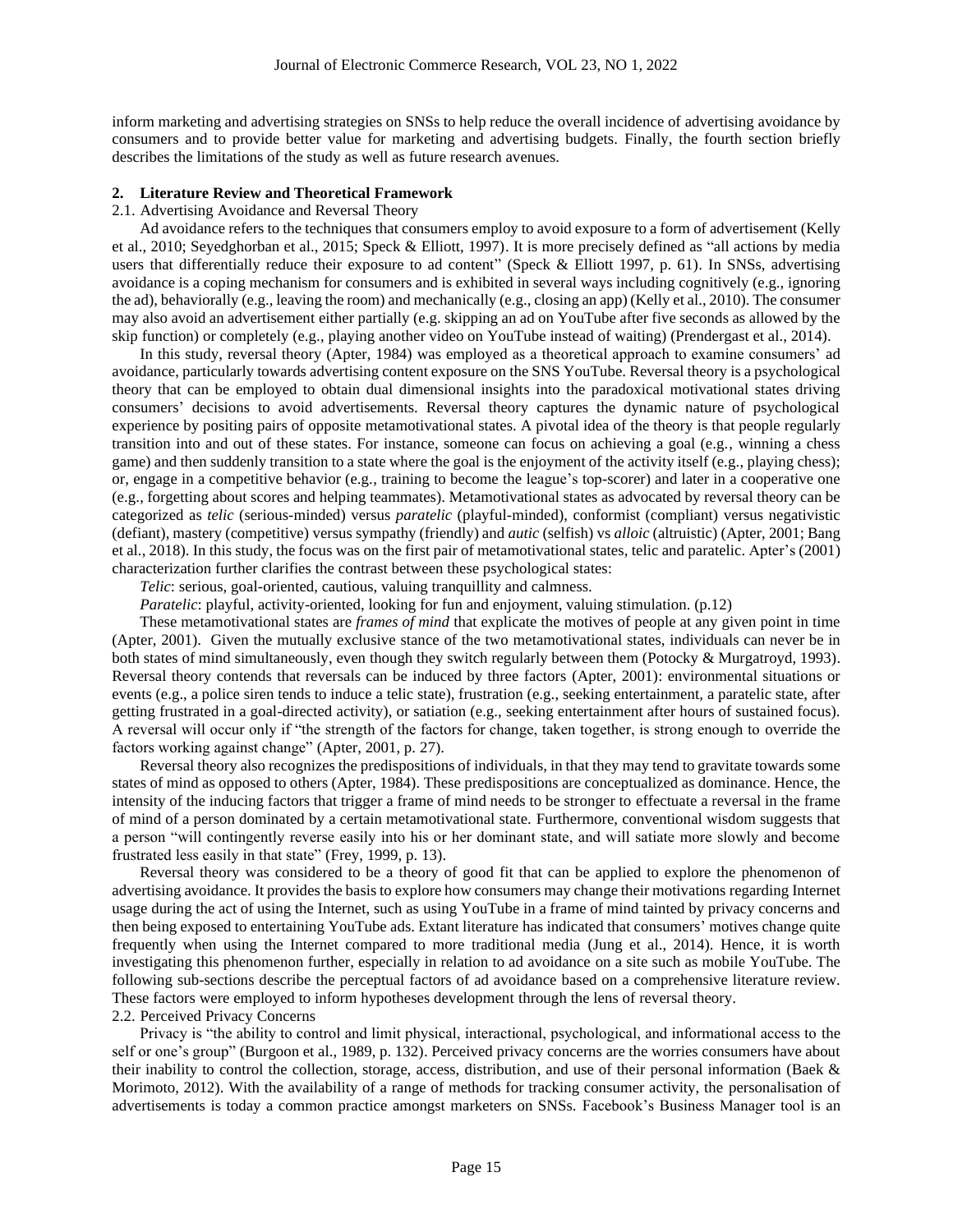example of an application that gives a firm's posts and ads the ability to be automatically directed to consumer market segments with matching demographic, geographic, psychographic, and behavioral attributes via algorithmicallymediated systems (Aguilar & Garcia, 2018; Caplan & Boyd, 2018; Singaraju et al., 2016; Zhou, 2012; Zimmerman & Ng, 2015). Facebook recorded \$39.94 billion in revenue for advertising in 2017, in part due to its algorithmic and data-driven practices in advertisement placement via Business Manager (Atkinson, 2017; Caplan & Boyd, 2018). However, the large amount of information harvesting to enable more efficient advertising placement systems in SNSs has fueled serious concerns for consumer privacy (Larsson, 2018; Shanahan et al., 2019).

Research has demonstrated that privacy concerns are related to lower purchase intentions and trust, higher e-mail subscription cancellations, and providing incomplete information to websites (Bues et al., 2017; Miyazaki & Fernandez, 2001). In terms of reversal theory, consumers who are worried about their privacy experience a state of mind characterized by many telic properties, such as planning and being concerned about the future. In a straightforward sense, they are concerned about how the personal information collected by companies could bring undesirable consequences for them. Reversal theory further suggests that individuals in a telic state of mind value calmness and the avoidance of anxiety, which suggests that if they perceive their privacy as being threatened, they are likely to avoid advertisements (which themselves have become a source of valuable customer information and not just the beneficiaries of it). Based on this, the following hypothesis was proposed:

*H1: Perceived privacy concerns relating to advertisements is positively related to consumers' intention to avoid advertisements on mobile YouTube.* 

# 2.3. Perceived Goal Impediment

The paradoxical reality that editorial and advertising content exist side-by-side in online environments means that Internet users are often concurrently exposed to goal-directed primary content (e.g., news articles or YouTube videos) and unsolicited secondary content (i.e., advertising) (Drèze & Hussherr, 2003). Consumers are known to be goaloriented when engaging in the activity of browsing the Internet (Cho & Cheon, 2004; Edwards et al., 2013). As advertising is predominantly incongruent with editorial content, it can be argued that advertising content—given its intrusive nature—is a hindrance to consumers on the internet and actively deviates their attention and cognitive resources away from their primary tasks when browsing the Internet (Burns & Lutz, 2006; Cho & Cheon, 2004). This phenomenon, introduced as "perceived goal impediment", is expounded as "the degree to which a person deems the presentation of information as contrary to his or her goals" (Edwards et al., 2013, p. 85). Several other scholars concur that perceived goal impediment is the most significant antecedent in predicting advertising avoidance (Cho & Cheon, 2004; Prendergast et al., 2014; Shin & Lin, 2016).

In contrast, other studies have suggested that SNSs—particularly MySpace and Facebook—are not considered to be goal-directed platforms by some of their users (Kelly et al., 2010). This is because these SNSs are predominantly being used as a source of entertainment to counter boredom, which may suggest that perceived goal impediment by advertisements might not be relevant for SNSs, including YouTube. Users of these sites will predominantly experience a paratelic state of mind and, correspondingly, would not consider ads to be particularly disrupting. However, studies of YouTube have indicated that many users employ the platform instrumentally (e.g., to instruct themselves), and not simply for fun (Moghavvemi et al., 2018). If ads interrupt users during a goal-directed activity, they might consider ads disrupting. Therefore, further investigation into the influence of perceived goal impediment on YouTube and mobile advertisements is required to inform the literature on advertising avoidance. Therefore, the following hypothesis was proposed:

*H2: Perceived goal impediment by advertisements is positively related to consumers' intention to avoid advertisements on mobile YouTube.* 

2.4. Perceived Entertainment and Perceived Informativeness

Arguably one of the most published constructs involved in ad avoidance is perceived entertainment—the "how" of advertisement (Ducoffe, 1995; Ha & McCann, 2015)—which is the hedonistic value a consumer receives from being exposed to an advertisement (Shin & Lin, 2016). This construct can be dated back to Bauer and Greyser (1968) who began examining the entertainment an advertisement provides to a consumer, and has since been used to measure the value consumers receive from an advertisement (Shin & Lin, 2016; Tsang et al., 2014; Zhang & Mao, 2016). Recent studies have suggested that an advertisement's entertainment value is more important than personalising the advertisement for the consumer in improving advertisement viewership (Ha et al., 2018). Different aspects associated with perceived entertainment, including humour, positive valence, and emotions, have been shown to reduce the skipping of ads (Campbell et al., 2017; Goodrich et al., 2015). A negative association has also been observed between this construct and ad avoidance for pop-up ads (Edwards et al., 2013), while it positively influences attitudes for mobile advertisements (Tsang et al., 2014; Xu et al., 2009). The extant literature provides clear, empirical evidence pointing to influences of entertainment as an element of consumers' responses to advertisements (Edwards et al., 2013; Shin & Lin, 2016; Tsang et al., 2014; Xu et al., 2009; Zhang & Mao, 2016). However, as far as is known, there has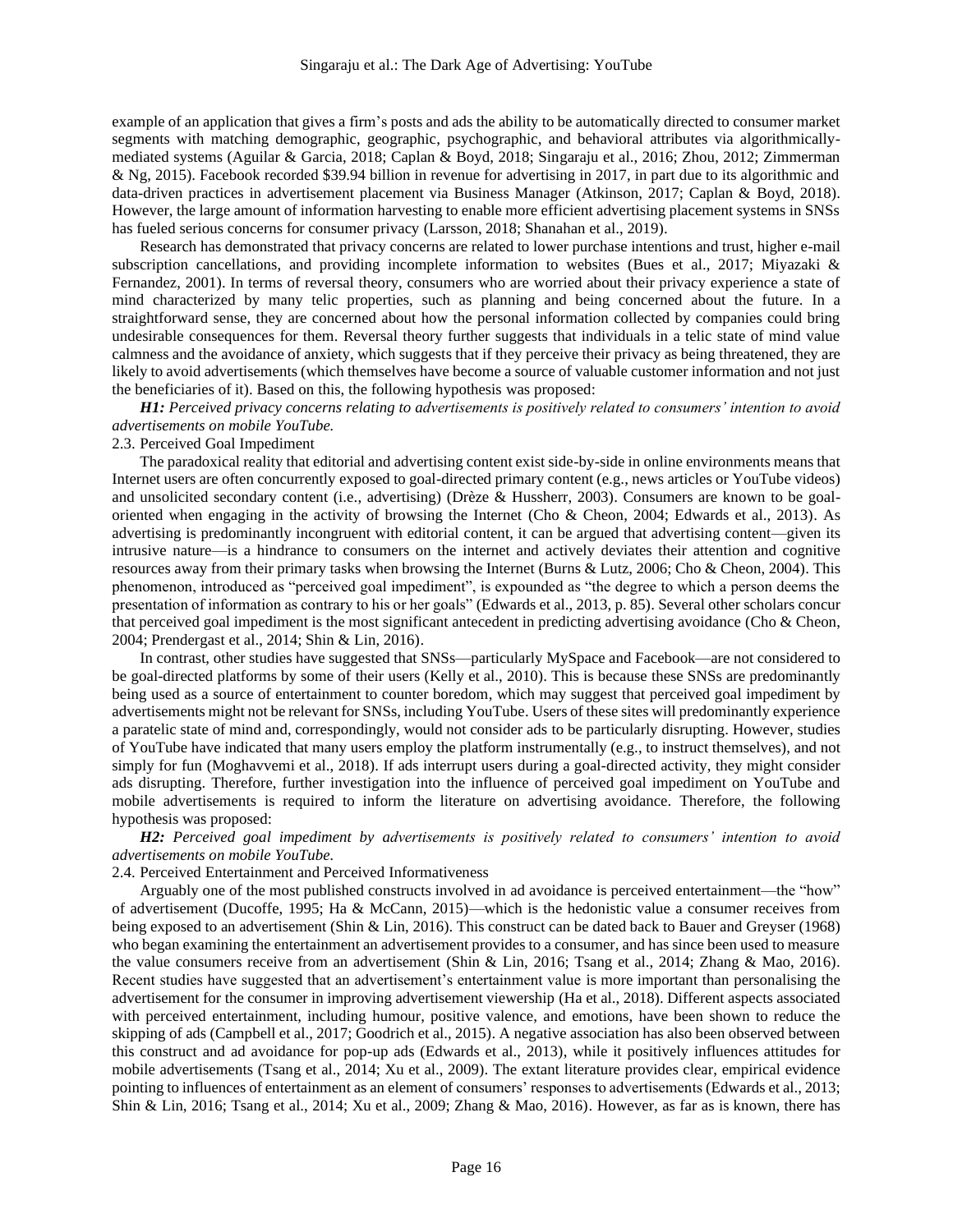been little to no research into the influence of perceived entertainment on ad avoidance in the context of social media platforms. The present study will look to fill this gap.

Entertainment and information are some of the reasons why consumers watch media. Consumers who see an advertisement as entertaining are less likely to perceive high advertising clutter (Ha & McCann, 2015). This argument lends additional support to the predisposition of reversal theory that consumers who are in a paratelic frame of mind at a given point in time tend to be task-oriented rather than goal-oriented and, therefore, perceive advertisements as entertaining (Fan et al., 2015; Jung et al., 2014). Ducoffe (1995) demonstrated entertainment as having an indirect influence on advertising value through its connection with informativeness. Perceived informativeness, *often measured with* perceived entertainment (Tsang et al., 2014; Zhang & Mao, 2016), is the "what" of advertisements (Ducoffe, 1995). Higher informativeness and entertainment were both found to be associated with lower intrusiveness (Goodrich et al., 2015). In measuring advertisement value, higher perceived informativeness scores were associated with increased positive perceptions of an advertisement (Tsang et al., 2014). This alludes to the argument that advertisements with less information lead to consumers experiencing more negative attitudes towards advertising, leading to ad avoidance behaviors (Lee & Lumpkin, 1992). In SNSs, perceived informativeness was found to have a significant impact on ad clicks, indicating that the more information a consumer received from an advertisement the more likely they were to click on the advertisement (Zhang & Mao, 2016). These findings suggest that perceived informativeness and entertainment are related to reduced ad avoidance on SNSs. On this basis, the following hypothesis was postulated:

*H3: Perceived entertainment and informativeness of advertisements is negatively related to consumers' intention to avoid advertisements on mobile YouTube.*

It should be noted that the fact that consumers may perceive an ad as entertaining and informative could be an *environmental factor* that leads customers who are worried about the privacy of their information or engaged in goaldirected activities (i.e., in a telic frame of mind) to a reversal. In this sense, even if a consumer is worried about his or her privacy or trying to achieve a particular goal by using YouTube, due to a reversal phenomenon, the sudden appearance of an ad might not trigger a strong ad avoidance reaction if the advertising content happens to be entertaining and informative. Therefore, the following hypotheses were formulated:

*H3a: Perceived entertainment and informativeness moderates the relationship between privacy concerns and ad avoidance. Particularly, the more entertaining and informative an ad is, the weaker the relationship between privacy concerns and ad avoidance.* 

*H3b: Perceived entertainment and informativeness moderates the relationship between goal impediment and ad avoidance. Particularly, the more entertaining and informative an ad is, the weaker the relationship between goal impediment and ad avoidance.*

### 2.5. Perceived Personalization

Personalization can be defined as the elicitation of the consumer's personal preferences to deliver targeted marketing communications to that particular consumer (Peppers & Rogers, 1997). In an online media context, personalization is conceptualized as "the process of preparing an individualized communication for a specific person on the basis of stated or implied preferences" (Baek & Morimoto, 2012, p. 64). This involves the manipulation of, or changes in, the content of advertisements, which are then better suited to the interests of the intended target audience (Kazienko & Adamski, 2007). In short, perceived personalization refers to the ability of online advertisers to optimize advertising content to match consumer interests and preferences and, therefore, increase the relevance of advertisements (Baek & Morimoto, 2012). Based on the quality and variety of consumer information available to them, advertisers have never been in a better position to target their advertising content with such a high degree of precision, catering to consumers' needs and wants at a more granular level (Hoy & Milne, 2010; Kelly et al., 2010; Nyheim et al., 2015; Sundar & Marathe, 2010). A consumer's metadata, such as their demographics, preferences, purchase history, context, interests, needs, content and browser history, provides the digital footprint left behind by a consumer through their activities on SNSs (Johnson, 2013; Kim & Han, 2014; Xu, 2006). These types of metadata captured on SNSs provide advertisers with a rich source of information about individual consumers, allowing for more precise targeting and presentation of advertising content to consumers on these digital platforms (Bernd et al., 2017; Johnson, 2013). In the age of the mobile Internet, consumers' real-time location and activities are information dimensions available to SNSs and advertisers to achieve unprecedented precision in personalizing advertising content (Hoy & Milne, 2010; Jelassi & Enders, 2004; Kim & Han, 2014; Sundar & Marathe, 2010; Xu, 2006).

The benefits of personalized advertisement content include increased informativeness, credibility, and entertainment (Kim & Han, 2014), reduced time for consumers to find desired content (Srinivasan et al., 2002), and better customer relationship management and satisfaction (Jaewon et al., 2017; Vesanen, 2007; Vesanen & Raulas, 2006). On the advertisers' side, personalization of content is one of the most effective ways to deliver context-relevant advertisements (Kim & Han, 2014) and has been associated with less ad avoidance (Kelly et al., 2010). Due to the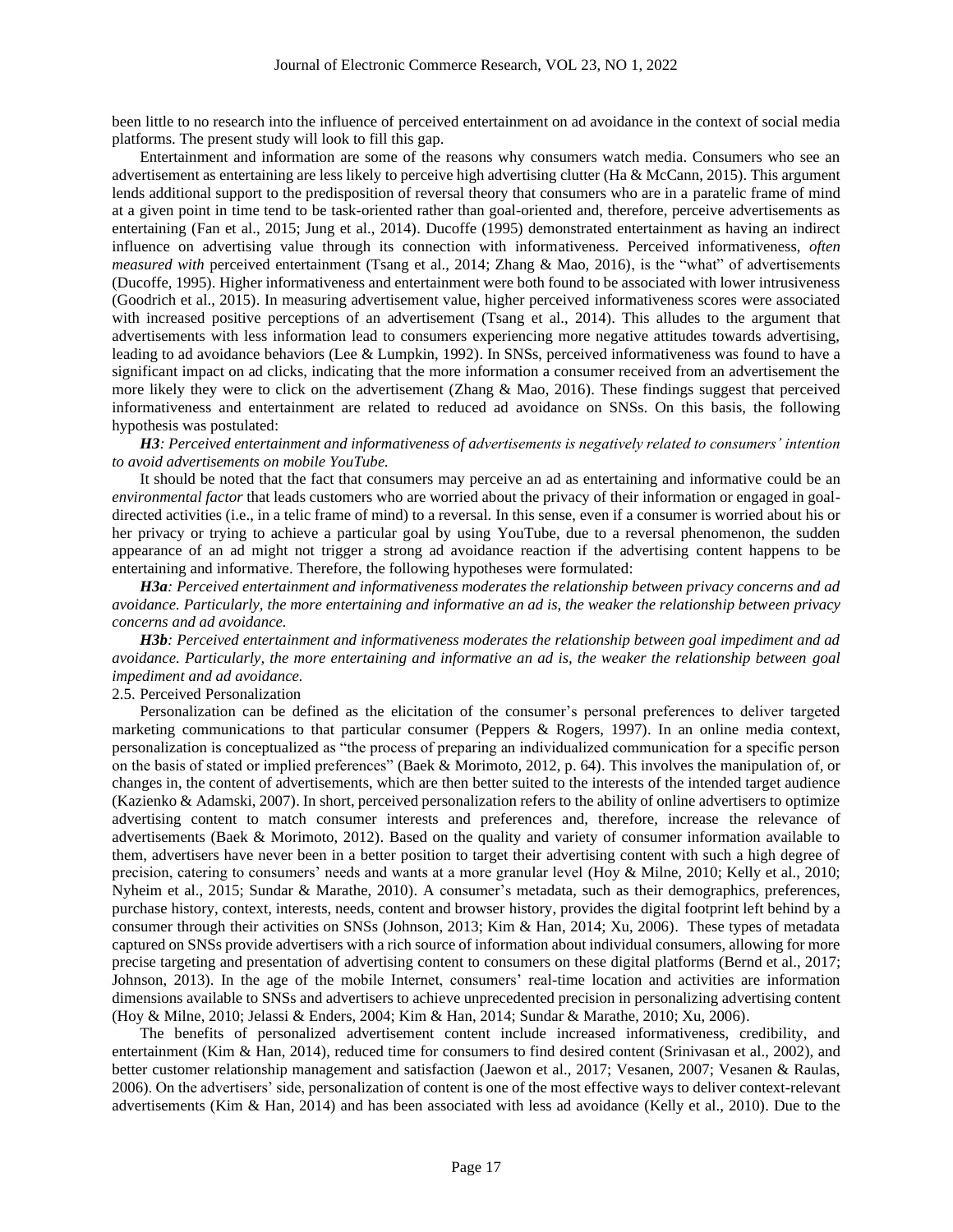nature of personalised advertising and its use of data, consumers who perceive ads to be personalised may have concerns about the security of their personal information. Understandably, firms may prefer additional consumer information, whereas consumers may perceive additional targeting as a privacy violation (Johnson, 2013). This link between perceived personalization and perceived privacy concerns—also known as the privacy-personalisation paradox—has been suggested in the literature (Baek & Morimoto, 2012). Johnson (2013) addresses this issue by stating that the blocking of ads by consumers may result in one of two outcomes: more blocking will occur due to privacy concerns or less blocking will occur due to increased value perceptions. These contrasting outcomes make further investigation of the relationship between perceived personalization and ad avoidance important, this time in the context of mobile YouTube. Reversal theory further elucidates this phenomenon because it suggests the possibility of consumers switching back and forth between and open and relaxed state of mind (paratelic) and one where peace of mind and the reduction of anxiety are central (telic); between a state of mind where personalization is seen as exciting and one where it is seen as worrying and privacy-threatening. In this study, given that the literature suggests that there is a negative relationship between personalization and ad avoidance, the following hypothesis was suggested:

*H4: Perceived personalization of advertisements is negatively related to consumers' intention to avoid advertisements on mobile YouTube.* 

Similarly to entertainment and informativeness, consumers' perception of an ad as relevant to their particular situation, or as personalized, can be an *environmental factor* that can lead them to worry about the privacy of their information. Or, if they are engaged in goal-directed activities (i.e., in a telic frame of mind), lead to a reversal. Once again, even if a consumer is worried about his or her privacy or trying to achieve a particular goal by using YouTube, due to a reversal phenomenon, the sudden appearance of an ad might not trigger a strong ad avoidance reaction if the advertising piece happens to be personalized. Accordingly, the following hypotheses were formulated:

*H4a: Personalization moderates the relationship between privacy concerns and ad avoidance. Particularly, the more personalized an ad is, the weaker the relationship between privacy concerns and ad avoidance.* 

*H4b: Personalization moderates the relationship between goal impediment and ad avoidance. Particularly, the more personalized an ad is, the weaker the relationship between goal impediment and ad avoidance.* 2.6. Perceived Utility

Perceived utility is recognized as one of the strongest antecedents for the acceptance of mobile advertising among consumers (Bauer et al., 2005; Bauer & Greyser, 1968; Merisavo et al., 2007). Perceived utility can be described as the benefits consumers derive from a form of advertising (Shin & Lin, 2016). The observed acceptance of mobile advertisements due to perceived utility suggests that increases in perceived utility can decrease the likelihood of someone engaging in ad avoidance behavior, as the more utilitarian value the consumer derives from the advertising, the less likely they are to seek out methods of avoiding the advertisement (Bang & Wojdynski, 2016). This notion is supported by more recent research in the context of mobile advertisement, specifically location-based advertising (Bang & Wojdynski, 2016).

Although it could be argued that the value of advertising to consumers is derived from the *information* and *entertainment* received from advertisements, in this paper the entertainment and informativeness construct intended to capture mainly the hedonic component of advertisements (Tsang et al., 2014). Perceived utility, on the other hand, refers to utilitarian aspects, detached from hedonic considerations (Bauer et al., 2005). However, it is recognized that even if these aspects of advertisement are conceptually different, in practice they are constantly side-by-side. It is unlikely that anyone would be interested in researching the avoidance of ads that offer a hedonic experience but no utilitarian value; advertisers are not in the entertainment business exclusively. Conversely, there has been extensive research into the effectiveness of emotional appeals in advertising (Mogaji, 2018); ads that limit themselves to listing the benefits a customer can expect from a product, ignoring the hedonic component altogether, are increasingly rare.

Based on the literature on perceived utility, the following hypothesis was postulated:

*H5: Perceived utility of advertisements is negatively related to consumers' intention to avoid advertisements on mobile YouTube.*

Utility, just like entertainment and informativeness and personalization, is a perceived advertisement feature that can trigger a reversal. In doing so, a user who is worried about his or her privacy or is in a goal-directed mood could potentially abandon a telic state of mind and engage in the activity of watching an ad that they perceive as useful. Therefore, the following hypotheses were advanced:

*H5a: Perceived utility moderates the relationship between privacy concerns and ad avoidance. Particularly, the more an ad is perceived as useful, the weaker the relationship between privacy concerns and ad avoidance.*

*H5b: Perceived utility moderates the relationship between goal impediment and ad avoidance. Particularly, the more an ad is perceived as useful, the weaker the relationship between goal impediment and ad avoidance.*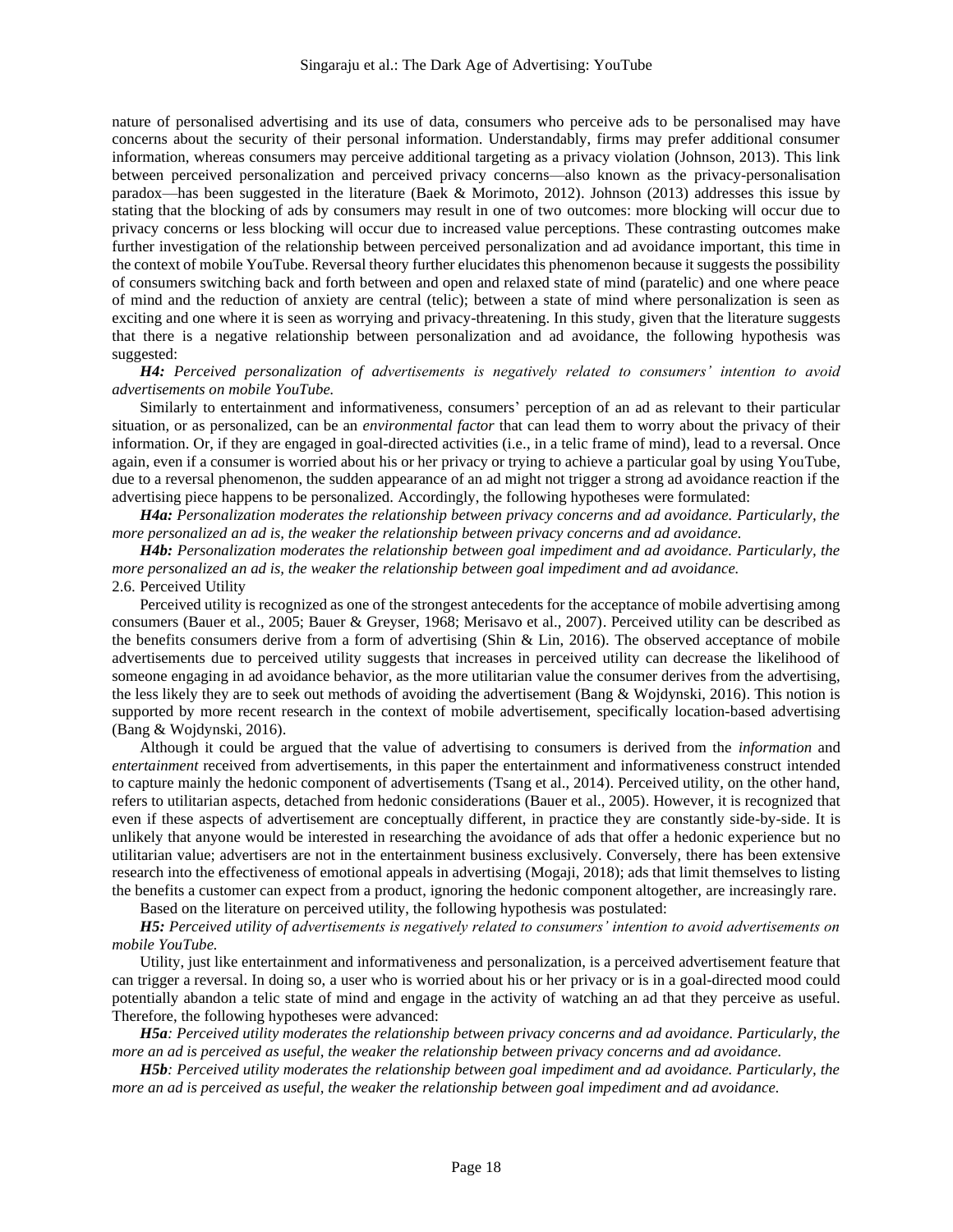### **3. Method**

### 3.1. Sampling and Data Collection

A quantitative survey methodology was employed in this study. The data were drawn from a mixed consumer panel via a Qualtrics panel database. Participants were provided with a URL to complete the survey. The use of an online questionnaire was appropriate as this study was largely centered on the use of an Internet media sharing platform (i.e., YouTube); this approach was highly relevant and allowed for the rapid gathering of information at minimal cost (Cho & Cheon, 2004). Ethics approval was obtained from the University's ethics committee and due process was followed. Participants were informed of the purpose of the study before they provided their consent to participate.

An effective sample size of 229 participants responded to the questionnaire, most of them from the state of Victoria in Australia (Gender:  $M = 53$ ,  $F = 129$ , Trans = 1. Age range: 18–59. Education: High School = 47, Certificate  $= 32$ , Degree = 65, Postgraduate = 38). Mahalanobis distance was used to identify 12 outliers (X2(53) = 90.573,  $\alpha$  = 0.001), which were excluded. Listwise deletion was also performed for missing data, which removed an additional 33 respondents leaving a working sample size of 183 respondents.

3.2. Questionnaire Development

The survey for this study was based on measurement items adapted from previous studies. The changing of previously published questionnaire questions to fit the context of this study is supported by Baek and Morimoto (2012). Once the relevant questions from extant literature had been adjusted to fit the context of the study, they were combined into a single questionnaire (see Appendix A). The questionnaire for this study consisted of 51 Likert-scale  $(1 =$  strongly disagree to  $7 =$  strongly agree) questions regarding the constructs associated with advertising avoidance as per Table 1, below (see also Cheng et al., 2009; Lastovicka, 1983; Taylor et al., 2011; Zhang & Mao, 2016) and an additional six questions on demographics. The use of a self-reporting measure for mundane media behaviors, such as using YouTube on a mobile, is supported by Ferguson (1992).

| <b>Measurement items</b>  | <b>Reference</b>                                                             |
|---------------------------|------------------------------------------------------------------------------|
| Ad avoidance              | Speck and Elliott (1997), Seyedghorban et al. (2015); Nyheim et al. (2015);  |
|                           | Baek and Morimoto (2012); Bang et al. (2018)                                 |
| Perceived goal impediment | Bang et al. (2018); Seyedghorban et al. (2015)                               |
| Perceived personalization | Baek & Marimoto (2012); Kim & Han (2014); Nyheim et al. (2015); Baek &       |
|                           | Marimoto (2012)                                                              |
| Perceived privacy         | Baek & Morimoto (2012); Nyheim et al. (2015); Bues et al. (2017)             |
| concerns                  |                                                                              |
| Perceived entertainment   | Ducoffe (1995); Shin & Lin (2016); Kim et al. (2016); Martins et al. (2019)  |
| Perceived informativeness | Ducoffe (1995); Kim & Han (2014); Goodrich et al. (2015); Kim et al. (2016); |
|                           | Martins et al. (2019)                                                        |
| Perceived utility         | Merisavo et al. (2007); Shin & Lin (2016)                                    |
| Perceived sacrifice       | Shin & Lin (2016); Merisavo et al. (2007)                                    |

Table 1: Literature on Measurement Guidelines

Questions were also adapted from the literature to identify problems associated with video ads on YouTube and ad avoidance. The lack of measurement questions related to ad blocker usage was an unfortunate limitation in extant literature. As there were no published 7-point Likert-scale questions that have been proven reliable in measuring ad blocker usage, no questions were used to measure this aspect of the study.

# **4. Data Analysis and Findings**

### 4.1. Exploratory Factor Analysis

An exploratory factor analysis (EFA) was initially performed on the data. The appropriateness of EFA was established by the Barlett's test ( $p = 0.00001$ ) and the Kaiser-Meyer-Olkin (KMO) test value (KMO = 0.89485), which was over the required value of 0.5. After an initial principal component analysis (PCA) based on the Kaiser criterion (retaining factors with eigenvalues  $> 1$ ) suggested an eight-factor solution, data were retested using a more accurate method to decide the number of factors to retain (Costello & Osborne, 2005; Velicer & Jackson, 1990), particularly parallel analysis based on minimum rank factor analysis (PA-MRFA) (Timmerman & Lorenzo-Seva, 2011). In PA-MRFA, the proportion of explained common variance (ECV) of observed common factors is compared with ECV values randomly generated. The number of factors to retain is determined by the number of factors with larger ECV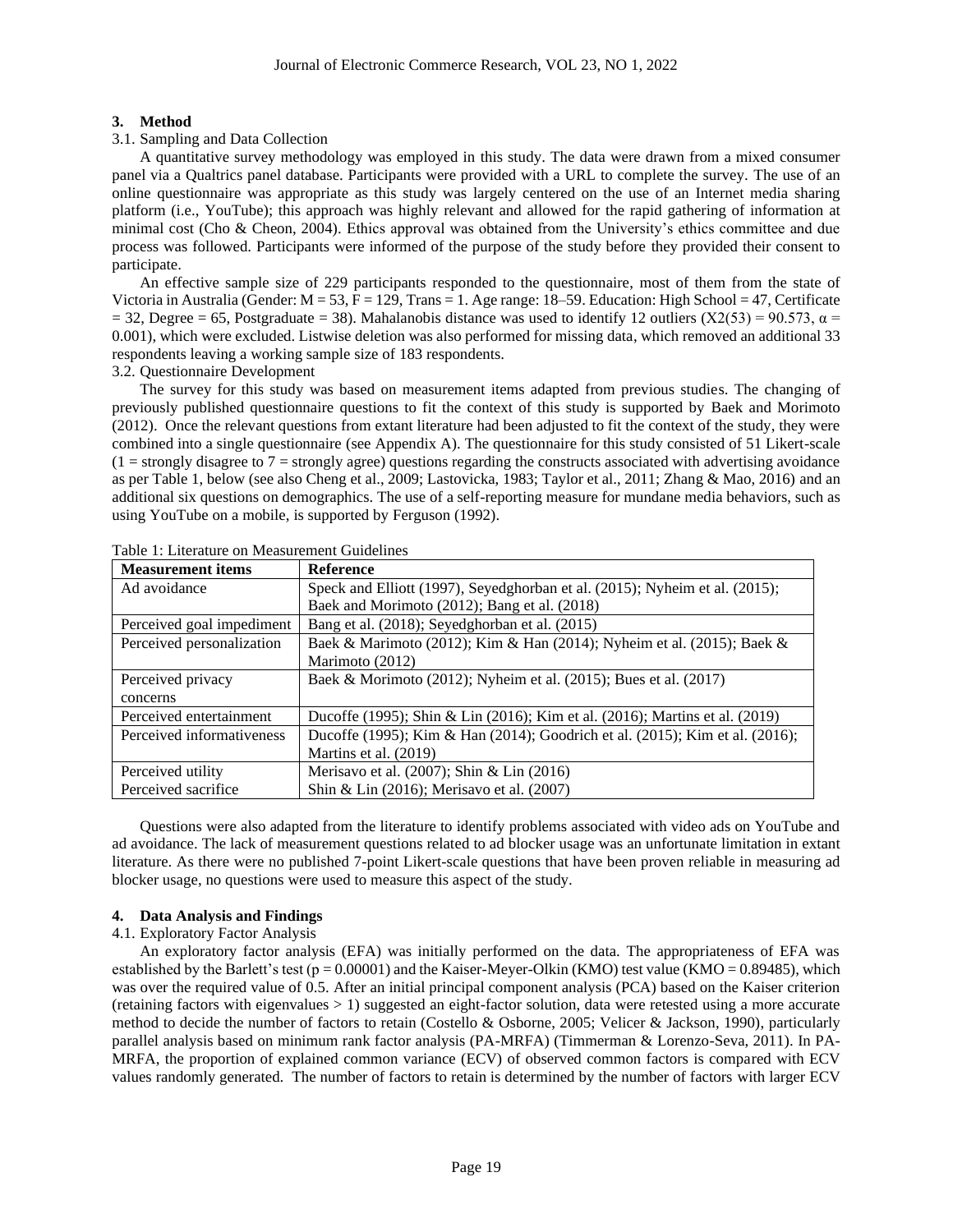values than the corresponding random ECV values. PA-MRFA was performed using the FACTOR program (James, 2014; Lorenzo-Seva & Ferrando, 2006), and revealed that six dimensions should be retained, as shown in Table 2:

|                | Real data % of variance | Mean of random % of variance |  |  |
|----------------|-------------------------|------------------------------|--|--|
| 1              | 32.6107*                | 4.9883                       |  |  |
| $\overline{c}$ | 12.3351*                | 4.6711                       |  |  |
| 3              | $7.0263*$               | 4.4362                       |  |  |
| 4              | 6.4536*                 | 4.2214                       |  |  |
| 5              | 4.2598*                 | 4.0408                       |  |  |
| 6              | 3.9533*                 | 3.8744                       |  |  |
| 7              | 2.9368                  | 3.7172                       |  |  |
| 8              | 2.1169                  | 3.5711                       |  |  |
| 9              | 1.8899                  | 3.4344                       |  |  |
| 10             | 1.5483                  | 3.3124                       |  |  |
| 11             | 1.5016                  | 3.1876                       |  |  |
| 12             | 1.4379                  | 3.074                        |  |  |
| 13             | 1.3369                  | 2.9578                       |  |  |
| 14             | 1.1722                  | 2.8464                       |  |  |
| 15             | 1.1265                  | 2.7414                       |  |  |
| 16             | 1.0726                  | 2.6381                       |  |  |
| 17             | 1.0261                  | 2.5433                       |  |  |
| 18             | 1.0137                  | 2.4405                       |  |  |
| 19             | 0.9573                  | 2.3498                       |  |  |
| 20             | 0.9303                  | 2.2569                       |  |  |
| 21             | 0.8848                  | 2.1668                       |  |  |
| 22             | 0.8665                  | 2.0839                       |  |  |
| 23             | 0.8355                  | 1.9996                       |  |  |
| 24             | 0.7935                  | 1.9166                       |  |  |
| 25             | 0.7669                  | 1.8338                       |  |  |
| 26             | 0.7292                  | 1.7524                       |  |  |
| $27\,$         | 0.7152                  | 1.6746                       |  |  |
| 28             | 0.6908                  | 1.5988                       |  |  |
| 29             | 0.6585                  | 1.5293                       |  |  |
| 30             | 0.6361                  | 1.453                        |  |  |
| 31             | 0.6015                  | 1.3775                       |  |  |
| 32             | 0.5703                  | 1.3086                       |  |  |
| 33             | 0.5101                  | 1.2361                       |  |  |
| 34             | 0.4997                  | 1.1662                       |  |  |
| 35             | 0.4447                  | 1.0997                       |  |  |
| 36             | 0.4139                  | 1.0335                       |  |  |
| 37             | 0.3697                  | 0.9670                       |  |  |
| 38             | 0.3337                  | 0.9007                       |  |  |

Table 2: PA-MRFA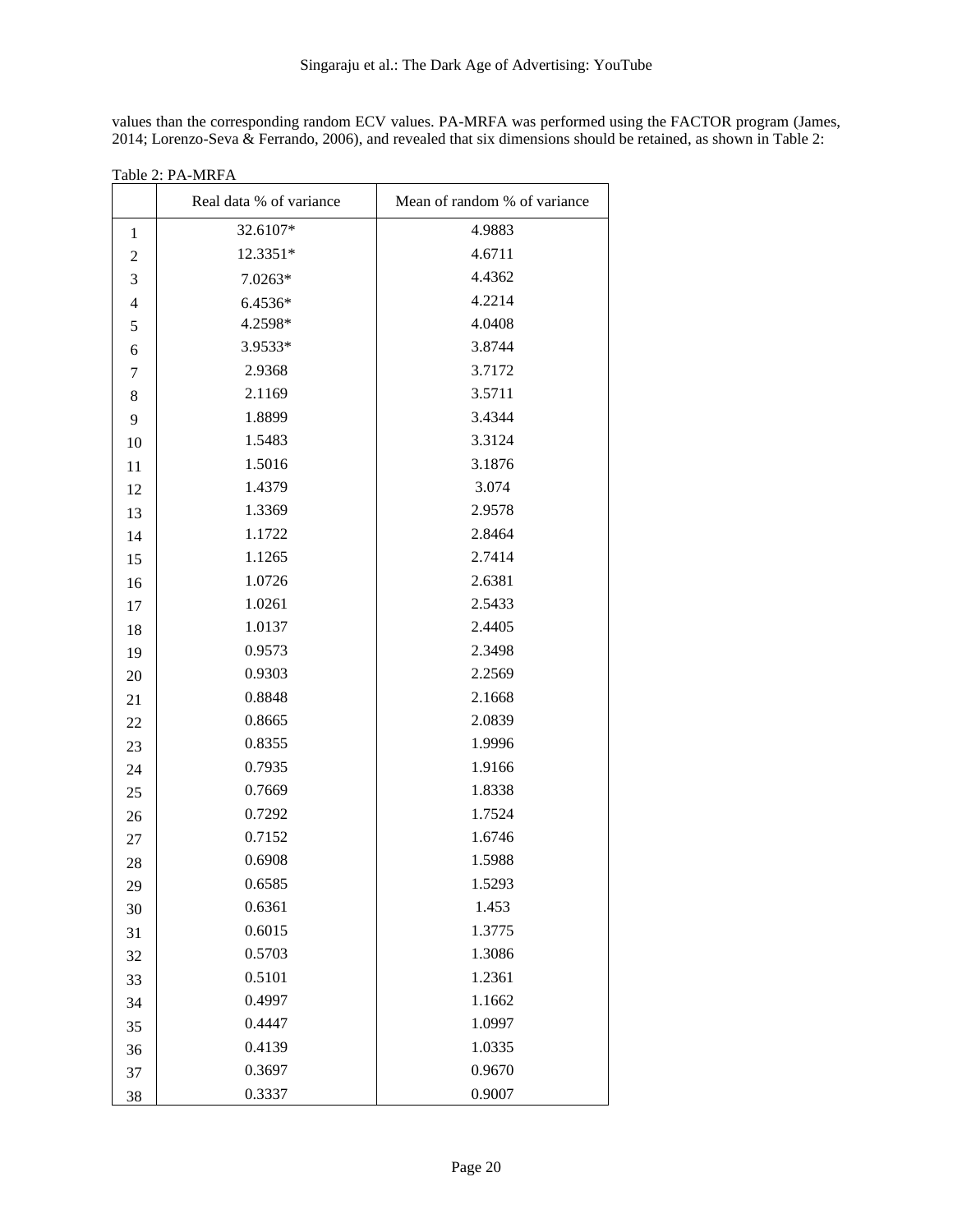| 39 | 0.3209 | 0.8371 |
|----|--------|--------|
| 40 | 0.2766 | 0.7728 |
| 41 | 0.2744 | 0.7067 |
| 42 | 0.2175 | 0.6429 |
| 43 | 0.2101 | 0.5759 |
| 44 | 0.1754 | 0.5093 |
| 45 | 0.1471 | 0.4426 |
| 46 | 0.1298 | 0.3745 |
| 47 | 0.1074 | 0.3006 |
| 48 | 0.0586 | 0.2215 |
| 49 | 0.0536 | 0.1413 |
| 50 | 0.0027 | 0.0734 |

As shown in Table 1, the PA-MRFA recommended a six-factor solution (see asterisks). After this, a principal axis factoring (PAF) extraction procedure (setting the extraction number to six factors) with oblique Promax rotation was performed using SPSS Version 25. PAF and oblique rotation methods, at least for the social sciences, are suggested as best practice methodologies in the literature on EFA, as they are far superior to PCA plus varimax rotation unfortunately ubiquitous in social science research (Costello & Osborne, 2005).

The EFA pattern matrix is displayed in Table 3, excluding factors that loaded on a variable below the 0.4 threshold value (Stevens, 2012).

|                  |              | Factor         |       |                |            |   |  |  |
|------------------|--------------|----------------|-------|----------------|------------|---|--|--|
|                  | $\mathbf{1}$ | $\overline{2}$ | 3     | $\overline{4}$ | $\sqrt{5}$ | 6 |  |  |
| Ent1             | 0.698        |                |       |                |            |   |  |  |
| Ent <sub>2</sub> | 0.850        |                |       |                |            |   |  |  |
| Ent3             | 0.787        |                |       |                |            |   |  |  |
| Ent <sub>4</sub> | 0.919        |                |       |                |            |   |  |  |
| Ent <sub>5</sub> | 0.772        |                |       |                |            |   |  |  |
| Ent6             | 0.731        |                |       |                |            |   |  |  |
| Ent7             | 0.754        |                |       |                |            |   |  |  |
| Ent8             | 0.901        |                |       |                |            |   |  |  |
| Ent9             | 0.837        |                |       |                |            |   |  |  |
| Ent10            | 0.840        |                |       |                |            |   |  |  |
| Av1              |              |                | 0.689 |                |            |   |  |  |
| Av2              |              |                | 0.702 |                |            |   |  |  |
| Av3              |              |                | 0.736 |                |            |   |  |  |
| Av4              |              |                | 0.970 |                |            |   |  |  |
| Av5              |              |                | 0.960 |                |            |   |  |  |
| Av6              |              |                | 0.581 |                |            |   |  |  |
| Av7              |              |                | 0.874 |                |            |   |  |  |
| Av8              |              |                | 0.957 |                |            |   |  |  |
| Pri1             |              |                |       |                | 0.687      |   |  |  |
| Pri2             |              |                |       |                | 0.834      |   |  |  |

Table 3: EFA Pattern Matrix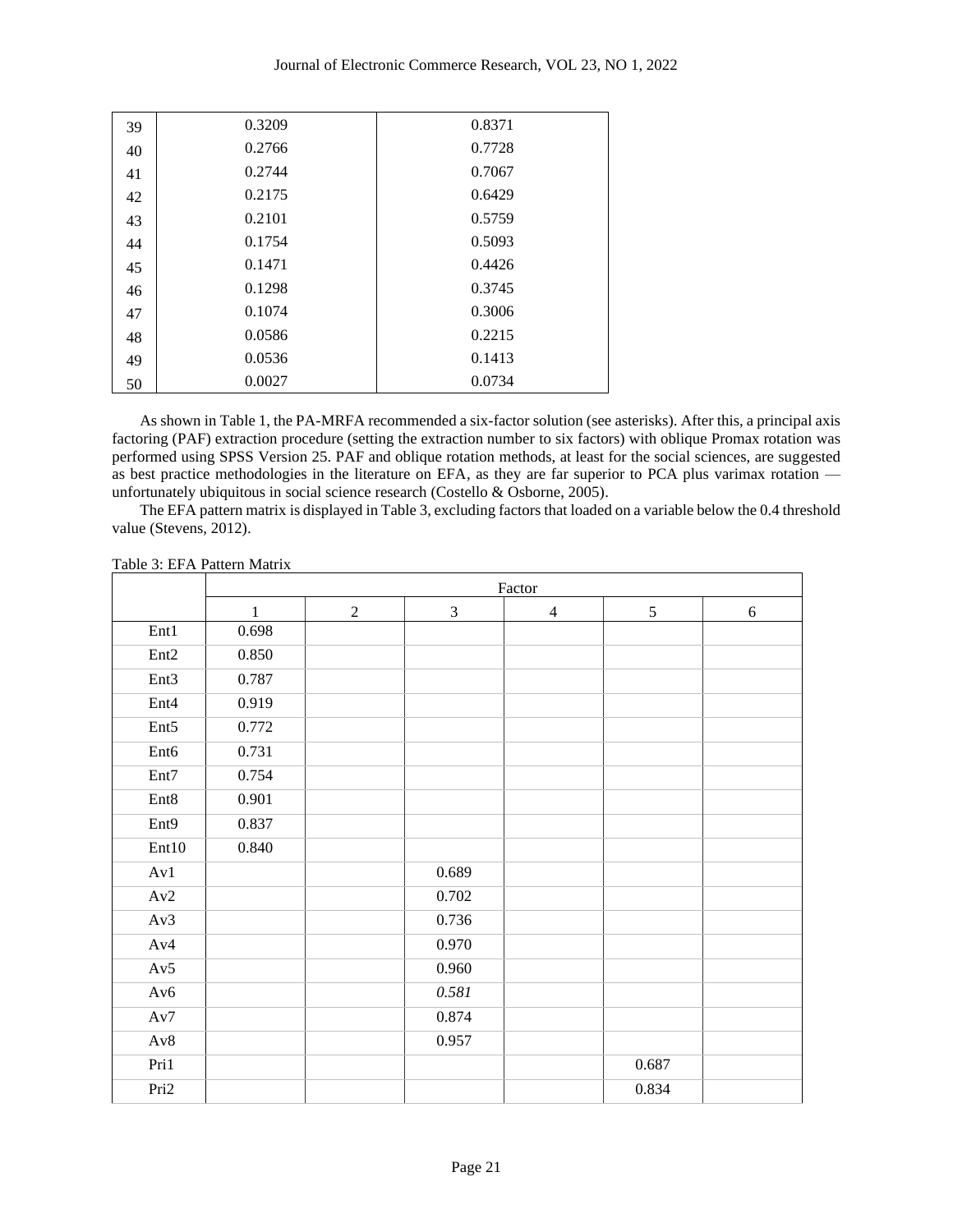| Pri3              |       |       | 0.525 |       |
|-------------------|-------|-------|-------|-------|
| Pri4              |       |       | 0.897 |       |
| Pri5              |       |       | 0.869 |       |
| Pri6              |       |       | 0.701 |       |
| Pers1             |       |       |       | 0.760 |
| Pers <sub>2</sub> |       |       |       | 0.789 |
| Pers3             |       |       |       | 0.950 |
| Pers4             |       |       |       | 0.721 |
| Pers5             |       |       |       | 0.858 |
| Goal1             |       | 0.818 |       |       |
| Goal <sub>2</sub> |       | 0.697 |       |       |
| Goal <sub>3</sub> |       | 0.879 |       |       |
| Goal4             |       | 0.887 |       |       |
| Goal <sub>5</sub> |       | 0.821 |       |       |
| Goal6             |       | 0.819 |       |       |
| Goal7             |       | 0.624 |       |       |
| Sacri1            |       |       |       |       |
| Sacri2            |       |       |       |       |
| Sacri3            |       |       | 0.466 |       |
| Sacri4            |       | 0.570 |       |       |
| Sacri5            |       |       |       |       |
| Sacri6            |       |       |       |       |
| Util1             | 0.754 |       |       |       |
| Util2             | 0.642 |       |       |       |
| Util <sub>3</sub> | 0.829 |       |       |       |
| Util <sub>4</sub> | 0.860 |       |       |       |
| Util5             | 0.923 |       |       |       |
| Util6             | 0.721 |       |       |       |
| Util7             | 0.796 |       |       |       |
| Util8             | 0.927 |       |       |       |
| Util9             | 0.725 |       |       |       |

Extraction method: Principal axis factoring. Rotation method: Promax with Kaiser normalization.

Questions with loadings below 0.65, italicized in Table 2, were excluded from further analyses. Perceived sacrifice questions were also excluded from further analyses, as shown.

4.2. Confirmatory Analysis

Once EFA had been performed, partial least squares structural equation modelling (PLS-SEM)—a causalpredictive SEM approach—was chosen as the statistical technique to test the hypotheses of this study. Other SEM techniques, such as covariance-based SEM (CB-SEM)—usually carried out in AMOS SPSS, or multiple linear regression, were considered inadequate because of their parametric nature (the DV data in this study are negatively skewed). PLS-SEM does not assume a normal distribution of data, allows the consideration of formative constructs and is ideal for small sample sizes (Hair et al., 2019). Additionally, PLS-SEM software, particularly SmartPLS, includes authoritative validity and reliability analysis, such as the discriminant validity heterotrait-monotrait (HTMT) ratio, not included in AMOS. Finally, Smart-PLS is a powerful software to test moderation and mediation relationships (Hair Jr et al., 2016).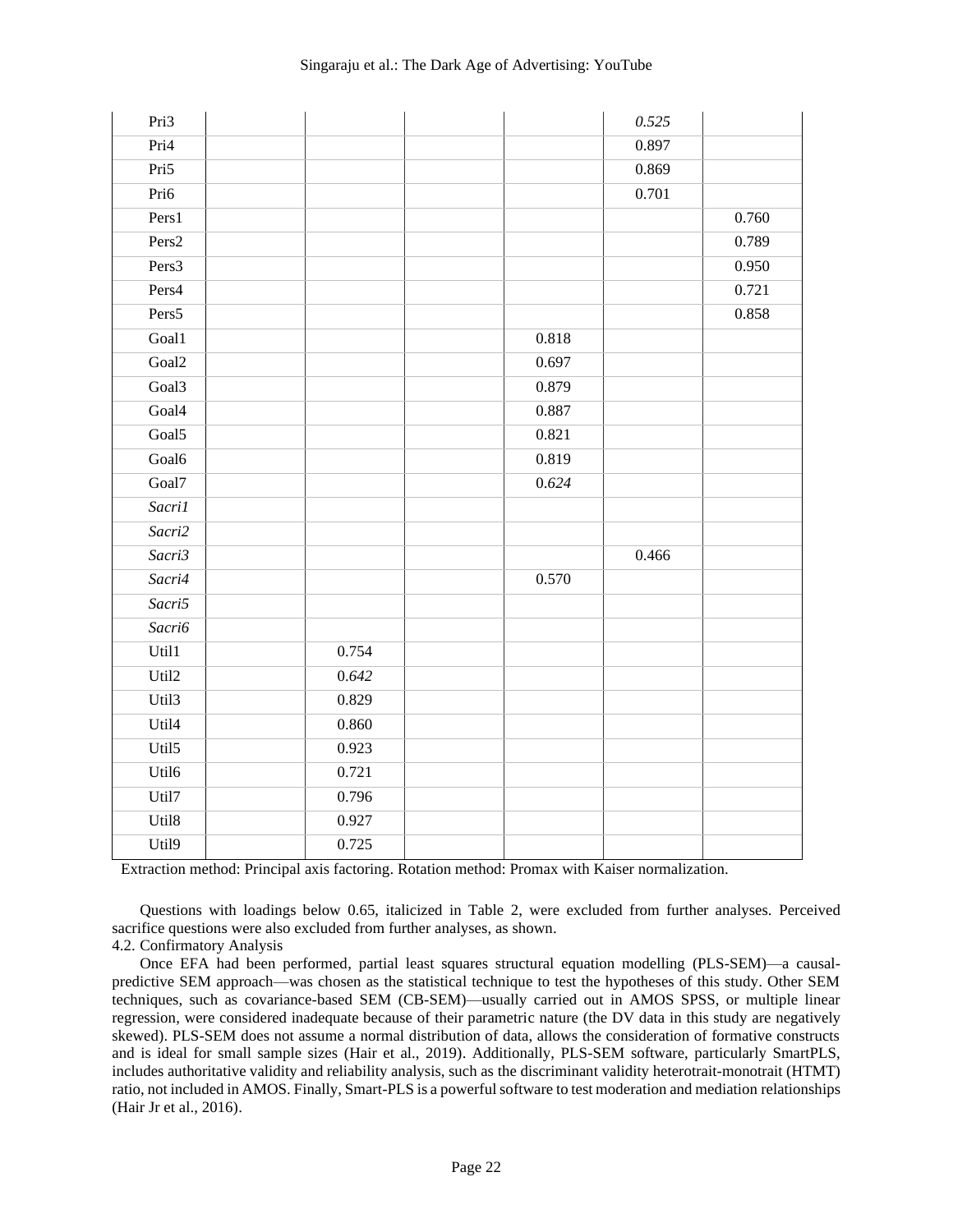First, reliability and validity test outputs are reported. Two values were computed to ascertain the reliability of the constructs: composite reliability (internal consistency) and Cronbach's alpha. Composite reliability values should be  $> 0.7$  (Bagozzi & Yi, 1988; Hulland, 1999), and Cronbach's alpha should be  $> 0.8$ . These values are reported in Table 4.

|                        | Cronbach's alpha | Composite reliability |
|------------------------|------------------|-----------------------|
| Ad avoidance           | 0.949            | 0.958                 |
| Entertainment and info | 0.956            | 0.962                 |
| Goal impediment        | 0.915            | 0.935                 |
| Personalization        | 0.915            | 0.935                 |
| Privacy concerns       | 0.894            | 0.922                 |
| Utility                | 0.943            | 0.953                 |

Table 4: Reliability Values: Cronbach's Alpha and Composite Reliability

Convergent validity was tested using the average variance extracted (AVE) (Bagozzi & Yi, 1988). AVE values should be  $> 0.5$  (see Table 5).

Table 5: Convergent Validity Test: Average Variance Extracted Values

|                        | Average variance extracted (AVE) |
|------------------------|----------------------------------|
| Ad avoidance           | 0.767                            |
| Entertainment and info | 0.717                            |
| Goal impediment        | 0.705                            |
| Personalization        | 0.744                            |
| Privacy concerns       | 0.703                            |
| Utility                | 0.717                            |

The Fornell-Larcker assessment (Fornell & Larcker, 1981) along with the HTMT ratio (Henseler et al., 2015) were employed to establish discriminant validity. The Fornell-Larcker criterion states that the square root of the AVE of each variable should be larger than any possible correlation between the variables of the model, while the HTMT requires values < 0.9. The results of both tests are displayed in Table 6.

Table 6: Discriminant Validity Tests: Fornell-Larcker Criterion and Heterotrait-Monotrait Ratio (HTMT)

|       | Fornell-Larcker criterion |                   |           |           |           |           |           | Heterotrait-monotrait ratio (HTMT) |                   |                   |           |
|-------|---------------------------|-------------------|-----------|-----------|-----------|-----------|-----------|------------------------------------|-------------------|-------------------|-----------|
|       | Avoid                     | Ent               | Goal      | Pers      | Priv      | Util      | Avoid     | Ent                                | Goal              | Pers              | Priv      |
| Avoid | 0.<br>876                 |                   |           |           |           |           |           |                                    |                   |                   |           |
| Ent   | 0.55                      | 0.<br>847         |           |           |           |           | 0.<br>566 |                                    |                   |                   |           |
| Goal  | $\Omega$ .<br>320         | 0.18              | 0.<br>840 |           |           |           | 0.<br>343 | $\Omega$ .<br>198                  |                   |                   |           |
| Pers  | 0.20                      | $\Omega$ .<br>349 | 0.03      | 0.<br>863 |           |           | 0.<br>206 | $\Omega$ .<br>370                  | $\Omega$ .<br>073 |                   |           |
| Priv  | $\Omega$ .<br>334         | 0.14              | 0.<br>263 | 0.14      | 0.<br>838 |           | 0.<br>357 | $\Omega$ .<br>142                  | $\Omega$ .<br>285 | $\Omega$ .<br>145 |           |
| Util  | -<br>0.40                 | 0.<br>524         | 0.29      | 0.<br>389 | –<br>0.10 | 0.<br>847 | 0.<br>424 | $\theta$ .<br>551                  | $\Omega$ .<br>309 | $\Omega$ .<br>404 | 0.<br>108 |

With the validity and reliability of the measurement model established, the structural analysis was conducted. 4.3. Structural Analysis and Hypotheses Testing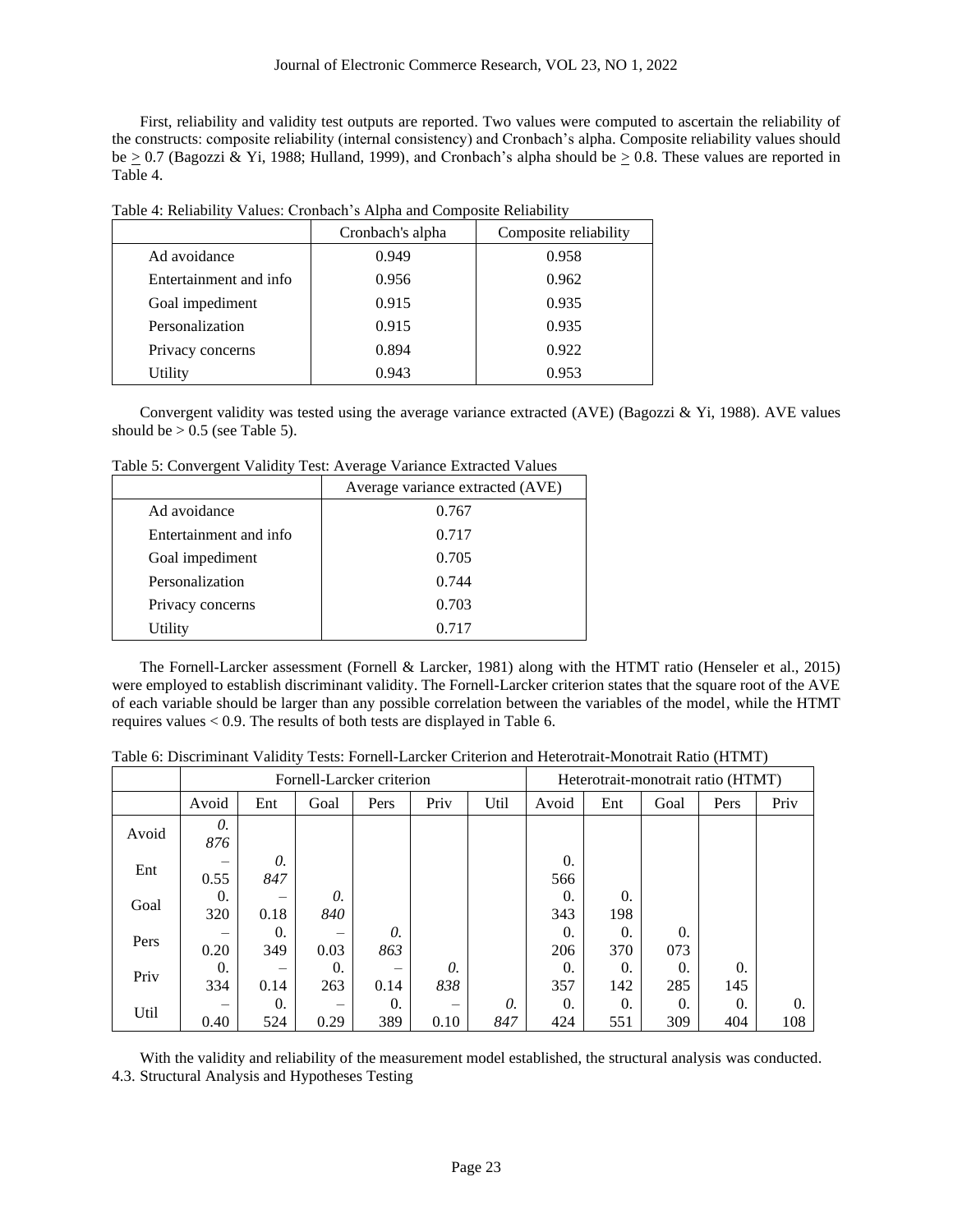The  $R<sup>2</sup>$  obtained for the model was 0.413. The model fit was good, as indicated by the standardized root mean square residual (SRMR) of 0.062 (< 0.08 is recommended by Hu and Bentler (1999)). Path and bootstrapping analyses were run in SmartPLS to determine how much causal influence other variables had on ad avoidance and whether these influences were significant. For moderation analyses, interaction terms were created using the two-stage approach by Chin et al. (2003). The multiple moderation model is displayed in Diagram 1 with the corresponding path values; significant paths are represented by the unbroken lines. Table 7 shows the path coefficients with their associated pvalues and the corresponding hypotheses and outcomes.



Diagram 1: PLS-SEM Path Mode

|  |  |  |  |  |  | Table 7: Paths with P-Values and Hypotheses Outcomes |
|--|--|--|--|--|--|------------------------------------------------------|
|--|--|--|--|--|--|------------------------------------------------------|

|                        | Ad avoidance paths | p-values | Hypothesis/outcome             |
|------------------------|--------------------|----------|--------------------------------|
| Privacy concerns       | 0.225              | 0.003    | H1/Supported                   |
| Goal impediment        | 0.164              | 0.049    | H2/Supported                   |
| Entertainment and info | $-0.446$           | 0.000    | H3/Supported                   |
| Personalization        | $-0.032$           | 0.595    | H4/Not supported               |
| Utility                | $-0.121$           | 0.161    | H5/Not supported               |
| Moderation effects     |                    |          |                                |
| $Priv - Ent - Av$      | $-0.139$           | 0.004    | H <sub>3</sub> a/Supported     |
| Goal - $Ent - Av$      | $-0.053$           | 0.483    | H3b/Not supported              |
| Pri - Pers - Av        | $-0.091$           | 0.269    | H <sub>4</sub> a/Not supported |
| Goal - Pers - Av       | $-0.134$           | 0.043    | H4b/Supported                  |
| Pri - Util - Av        | 0.016              | 0.823    | H5a/Not supported              |
| Goal - Util - Av       | 0.015              | 0.789    | H5b/Not supported              |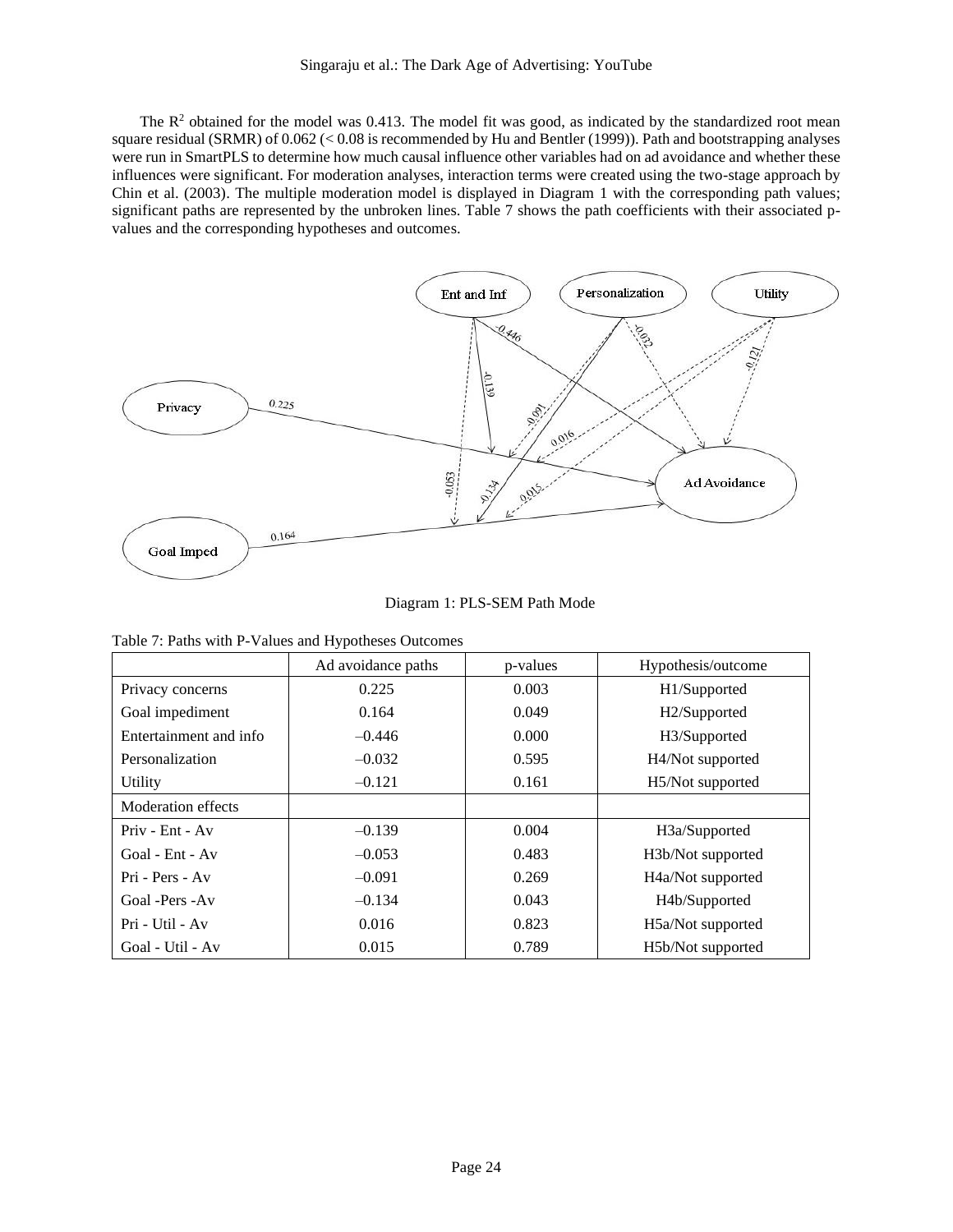Finally, Diagrams 2 and 3 illustrate the statistically significant moderation hypotheses, H3a and H4b. It can be seen that the dotted lines have lower slopes than those of the continuous lines, which shows that: (i) for higher levels of entertainment and informativeness, the relationship between privacy concerns and ad avoidance was weaker (H3a), and (ii) for higher levels of personalization the relationship between goal impediment and ad avoidance was weaker (H4b).



Diagram 2 (Left): Moderation Effect of Entertainment and Informativeness. Diagram 3 (Right): Moderation Effect of Personalization.

# **5. Discussion**

The purpose of this study was to examine the impact of perceptual factors (perceived privacy concerns, goal impediment, entertainment and informativeness, personalization and utility) on consumers' advertising avoidance intention on the YouTube mobile platform. As in previous literature (Bang et al., 2018; Goodrich et al., 2015; Lee & Lumpkin, 1992; Shin & Lin, 2016; Speck & Elliott, 1997), this study found a positive relationship between perceived privacy concerns and perceived goal impediment and ad avoidance (H1 and H2 supported) and a negative relationship between entertainment and informativeness and ad avoidance (H3 supported). The PLS-SEM model showed that the higher percentage of variance for the dependent variable was explained by entertainment, followed by privacy concerns and ad avoidance (see paths in Table 7**).** Importantly, this research did not find a negative relationship between personalization and utility and ad avoidance (H4 and H5 not supported), in disagreement with previous findings (Bang et al., 2018; Shin & Lin, 2016). However, personalization was found to have a significant moderation effect on the relationship between goal impediment and ad avoidance (H4b supported). Particularly, the findings of this study indicated that users in a goal-directed state of mind avoided ads less when they perceived them to be personalized compared to when they did not. The other significant moderation effect found by this study was that a user worried about their privacy would avoid ads less if they are entertaining (H3a supported). These moderation findings indicate that ads on mobile YouTube *that possess certain features* are effective in bringing about a change in the state of mind of the app's users. In terms of reversal theory, personalized, entertaining and informative ads are environmental elements that trigger reversals in users who are in goal-oriented, telic frames of mind and, accordingly, stand a chance of garnering consumer attention in an environment where this cognitive resource is a valuable asset (Davenport & Beck, 2001).

On the other hand, this study suggested that the potential for ads to effect reversals when users are in telic frames of mind is highly limited. Most of the moderation effects investigated in this study were not significant, which should set off alarm bells among advertisers. Users worried about their privacy or focused on achieving certain goals displayed a tendency to remain in telic frames of mind so that even the exposure to useful, entertaining, or personalized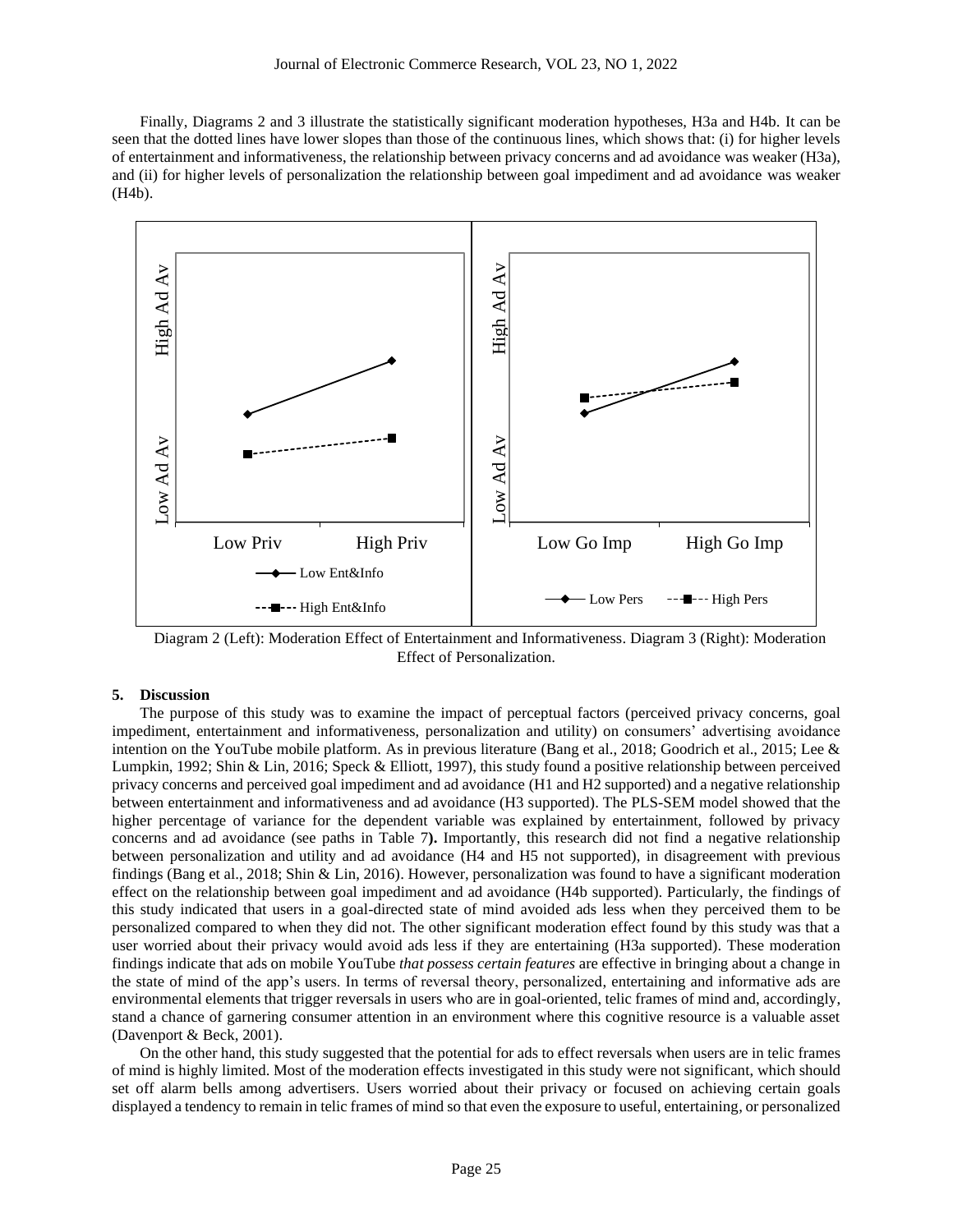ads was not, in many cases, enough to overturn these states. This highlights the necessity of considering a classical concept in advertising: *timing* (Strong, 1977). An ad, even if perceived as useful, would be avoided if a user is trying to reach a specific goal that is not related to the ad. For example, even if users perceive a vacuum cleaner ad to be useful and relevant for their situation, they would engage in avoidance behaviors if their goals *at that moment* have nothing to do with house chores (e.g., if they are watching news highlights on YouTube while on the train). Similarly, timing suggests that if privacy issues are occupying a significant share of a user's cognitive space at a specific moment, they will probably perceive personalized ads as threatening. For example, Facebook's Cambridge Analytica scandal has recently received extensive coverage from leading news outlets, such as *The Guardian* or *The New York Times* (Cadwalladr & Graham-Harrison, 2018; Granville, 2018), which would surely affect the privacy concerns of the wider Internet user population. In this context, attempting a reversal of people's frame of mind through personalized advertising would be ill-advised. In short, reversals are not easily accomplished.

For H4 and H5, where the findings indicated that personalization and utility were not significantly related, there are two potential reasons for this. First, personalization—as previously discussed—requires access to personal data which, in turn, can easily trigger privacy concerns. Not finding a relationship here was not surprising, especially in a study where privacy concerns were shown to have a positive relationship with ad avoidance. Second, the on-the-move feature—the frequently enabled location-based capabilities of mobile devices—of mobile platforms can make utility a secondary concern when it comes to avoiding advertisements on YouTube. Again, timing might be of the essence here. If someone is on a short bus trip watching YouTube and suddenly is presented with an ad that is perceived to be useful (e.g., an ad about the perks of investing in Contracts for Differences), they might skip it as they are not in a position to take action (e.g., download an app, answer several questions about investment knowledge before adding money to the account, picking investments, etc.). Therefore, the perception of usefulness can demand a specific context to stop users from avoiding the ads, something that clashes with the nature of mobile platform use. 5.1. Managerial Implications

From a managerial perspective, it will become increasingly important for marketing and advertising practitioners to develop a bi-dimensional psychological understanding of their target audiences for a given marketing campaign so that a higher level of precision advertising is achieved on video-based platforms like YouTube. Advancements in digital technology, particularly in emerging domains such as cloud-based behavioral marketing and analytics software, will enable the mapping of consumer circumstances in a more fine-grained manner so that advertisements can be fed at the proper time while taking into account the likely frame of mind of a consumer (e.g., telic, paratelic).

Considering reversal theory will make advertising less and less intrusive as it will take into account the real-time psychological reality of Internet users and the state of flux of consumers' frame of mind (Jung et al., 2014). Accordingly, advertising practitioners will become more attuned to the different online experiential structures of consumers—as influenced by contextual factors such as time, place, and circumstances—in tailoring the advertisement content to increase the likelihood of eliciting a positive or intended response from them (Jabbar et al., 2020; Singaraju, Forthcoming). Keeping advertisements close to the particular frame of mind of a user at a specific moment will require the gathering of personal information, something that can trigger privacy concerns and backlash. However, reversal theory shows that relevant targeting information need not be particularly specific or privacythreatening, as the state of mind of a consumer can easily be inferred from general content tags. For example, if someone is watching a Premiere League video on mobile YouTube they are likely in a paratelic state of mind (and should be fed advertisements accordingly). Advertisers working based on general psychological principles can then overcome the need for highly specific information in their targeting efforts, simultaneously avoiding any consumer concerns about privacy (though maybe not all of them).

This is important as the current advertising model of companies such as Facebook and Google, where information and exposure to advertisements are the currency users pay for the free use of Internet platforms, starts to crumble (Arrieta-Ibarra et al., 2018; Lanier, 2018; Zuboff, 2015). Internet users are beginning to realize that the price they are paying for free access to a multitude of platforms might be too high. Advertising content delivery that is underpinned by firm psychological bases can progressively erode the need for highly specific data while simultaneously mitigating users' privacy concerns.

### 5.2. Limitations and Further Research

This study was not without its limitations. First, it is suggested that future experimental studies on this topic employ methods to induce paratelic and telic states of mind; this would enable the effects of the perceptual factors identified in this study on consumers' bi-dimensional metamotivational states to be evaluated. Jung et al. (2014) and Seyedghorban et al. (2015) are the only empirical studies that have employed reversal theory to examine the role of Internet users' metamotivational states in the context of interactive ads. However, unlike the context and aim of this study, Jung et al. (2014) conducted a field experiment to examine how online consumers' user mode (telic/paratelic) influence their evaluation of advertisements that varied in interactivity (high vs. low arousal), while Seyedghorban et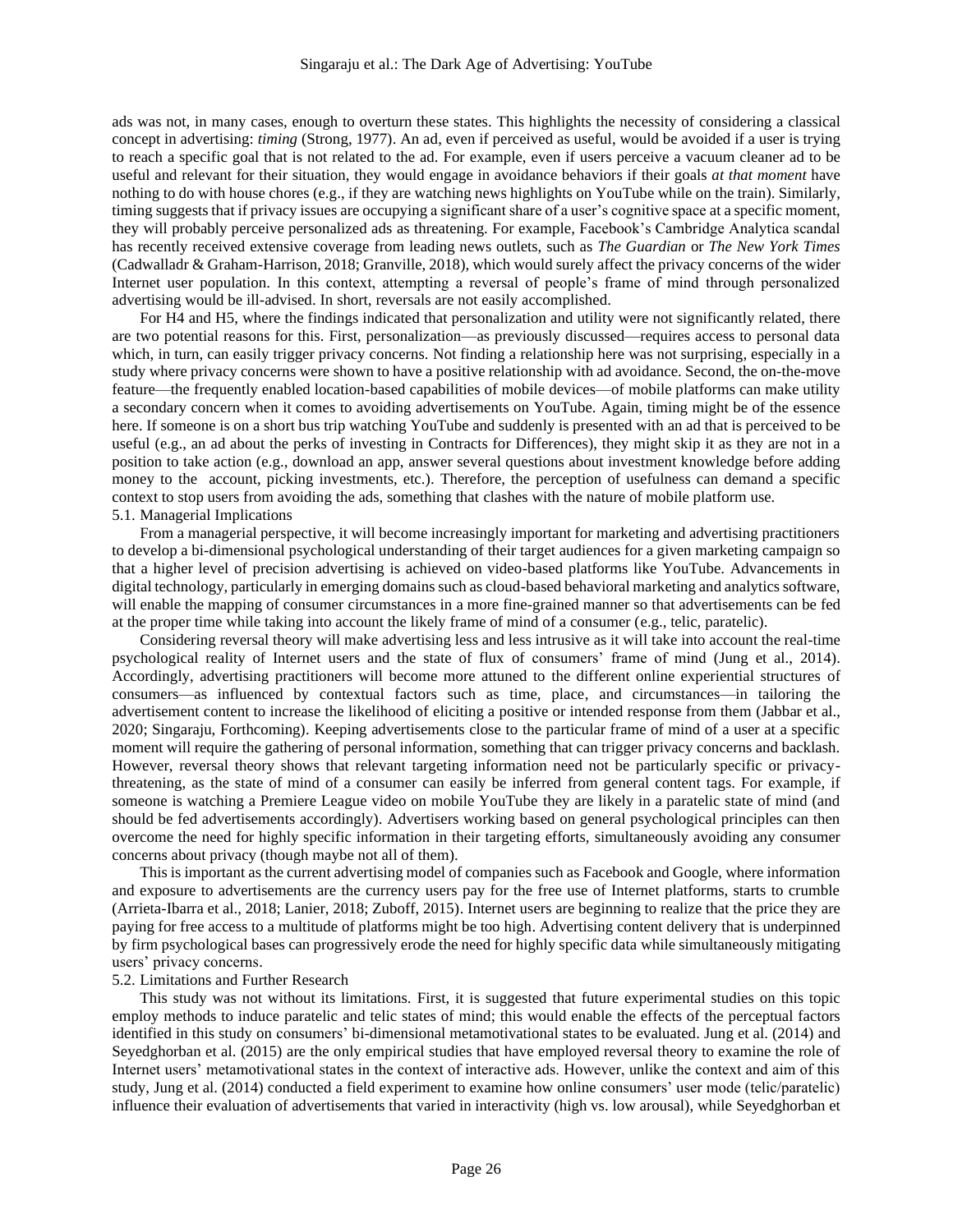al. (2015) explored the impact of consumers' user mode in replicating and extending the model by Cho and Cheon (2004). Second, the present study used a multiple moderation model that assumed *no interaction* between the moderators. Future studies should attempt to explore how advertisements that tick several boxes simultaneously (e.g., being entertaining, useful and personalized) fare in terms of operating cognitive reversals. This would require the use of multiplicative moderation models which, as far as is known and because of software limitations, can only be tested using repeated-measures designs (Montoya, 2018). Finally, future studies should integrate reversals in the context of avoidance of different types of ads. For instance, research findings have suggested that ads can be highly irritating when played right before the beginning of a video that the user intends to watch (Campbell et al., 2017). Again, the state of mind of the user can change over a few minutes and the stability of a particular frame of mind could change during a short YouTube video, making the user more open to the acceptance of an interruption in the middle of watching a video (mid-roll ad) than immediately before doing so (pre-roll ad). Other ad features that research suggests are important, such as congruity with the content (Pelsmacker et al., 2019), could also be investigated in future studies.

### **Acknowledgement**

This research was supported in-kind by La Trobe University.

### **REFERENCES**

- Aguilar, J., & Garcia, G. (2017). An adaptive intelligent management system of advertising for social networks: A case study of Facebook. *IEEE Transactions on Computational Social Systems*, *5*(1), 20-32.
- Apter, M. J. (1984). Reversal theory and personality: A review. *Journal of Research in Personality*, *18*(3), 265-288.
- Apter, M. J. (2001). An introduction to reversal theory. In *Motivational Styles in Everyday Life: A Guide to Reversa Theory* (pp. 3-35)*.*
- Arrieta-Ibarra, I., Goff, L., Jiménez-Hernández, D., Lanier, J., & Weyl, E. G. (2018, May). Should we treat data as labor? Moving beyond "free". In *AEA papers and proceedings* (Vol. 108, pp. 38-42).
- Atkinson, C. (2017). *Facebook made \$39.9 billion in ad revenue in 2017*. Retrieved from
- https://www.nbcnews.com/card/facebook-made-39-9-billion-ad-revenue-2017-n864576.
- Baek, T. H., & Morimoto, M. (2012). Stay away from me. *Journal of advertising*, *41*(1), 59-76.
- Bagozzi, R. P., & Yi, Y. (1988). On the evaluation of structural equation models. *Journal of the Academy of Marketing Science*, *16*(1), 74-94.
- Bang, H., Kim, J., & Choi, D. (2018). Exploring the effects of ad-task relevance and ad salience on ad avoidance: The moderating role of internet use motivation. *Computers in Human Behavior*, *89*, 70-78.
- Bang, H., & Wojdynski, B. W. (2016). Tracking users' visual attention and responses to personalized advertising based on task cognitive demand. *Computers in Human Behavior*, *55*, 867-876.
- Bauer, H. H., Reichardt, T., Barnes, S. J., & Neumann, M. M. (2005). Driving consumer acceptance of mobile marketing: A theoretical framework and empirical study. *Journal of Electronic Commerce Research*, *6*(3), 181.
- Bauer, R. A., & Greyser, S. A. (1968). *Advertising in America, the consumer view*. Division of Research, Graduate School of Business, Harvard University.
- Belanche, D., Flavián, C., & Pérez-Rueda, A. (2017). Understanding interactive online advertising: Congruence and product involvement in highly and lowly arousing, skippable video ads. *Journal of Interactive Marketing*, *37*, 75- 88.
- Wirtz, B. W., Göttel, V., & Daiser, P. (2017). Social networks: Usage intensity and effects on personalized advertising. *Journal of Electronic Commerce Research*, *18*(2), 103-123.
- Boyd, D. M., & Ellison, N. B. (2007). Social network sites: Definition, history, and scholarship. *Journal of Computer‐ Mediated Communication*, *13*(1), 210-230.
- Bues, M., Steiner, M., Stafflage, M., & Krafft, M. (2017). How mobile in-store advertising influences purchase intention: Value drivers and mediating effects from a consumer perspective. *Psychology & Marketing*, *34*(2), 157- 174.
- Burgoon, J. K., Parrott, R., Le Poire, B. A., Kelley, D. L., Walther, J. B., & Perry, D. (1989). Maintaining and restoring privacy through communication in different types of relationships. *Journal of Social and Personal Relationships*, *6*(2), 131-158.
- Burns, K. S., & Lutz, R. J. (2006). The function of format: Consumer responses to six on-line advertising formats. *Journal of Advertising*, *35*(1), 53-63.
- Cadwalladr, C., & Graham-Harrison, E. (2017). *Revealed: 50 million Facebook profiles harvested for Cambridge Analytica in major data breach*. Retrieved from https://www.theguardian.com/news/2018/mar/17/cambridgeanalytica-facebook-influence-us-election.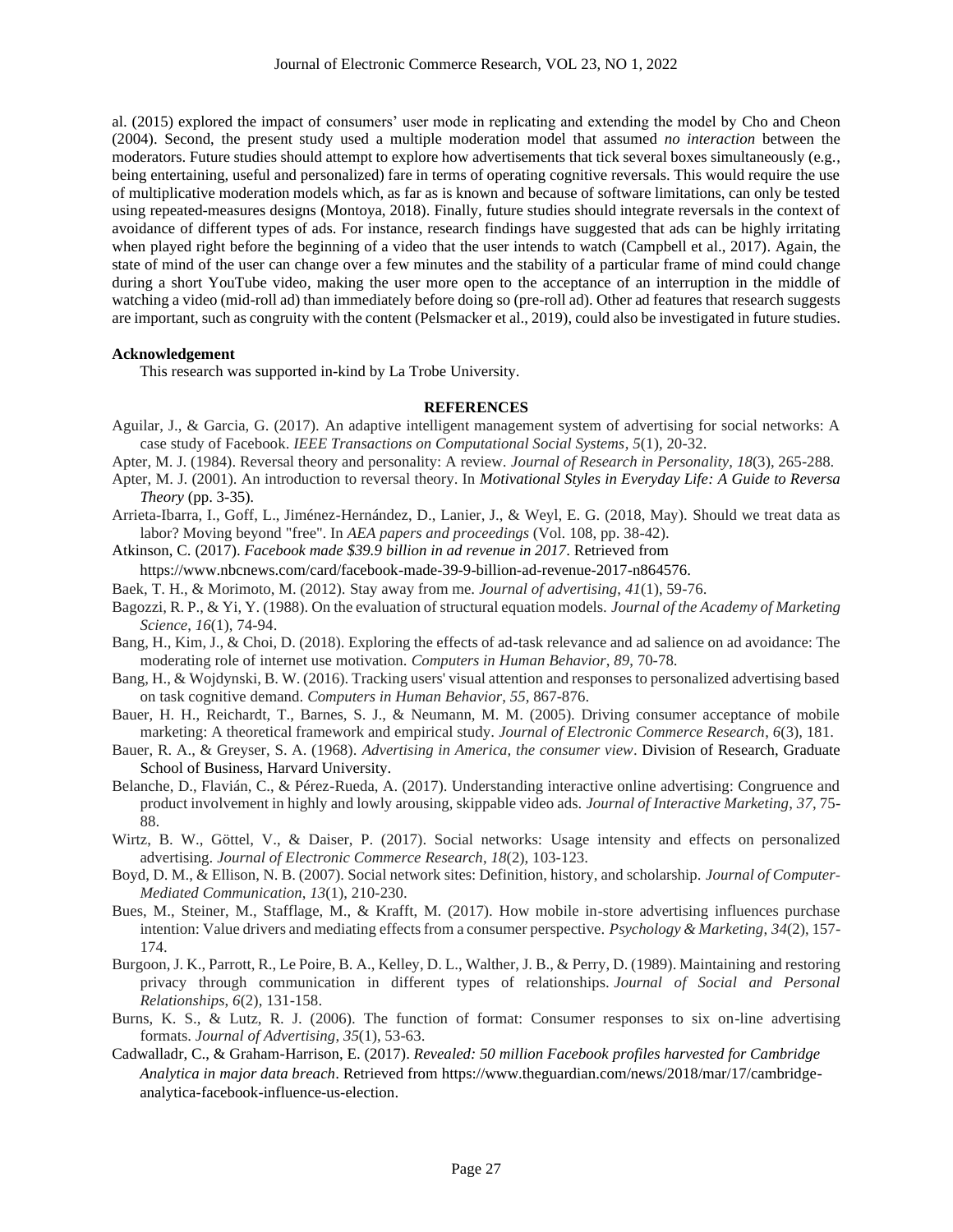- Campbell, C., Mattison Thompson, F., Grimm, P. E., & Robson, K. (2017). Understanding why consumers don't skip pre-roll video ads. *Journal of Advertising*, *46*(3), 411-423.
- Caplan, R., & Boyd, D. (2018). Isomorphism through algorithms: Institutional dependencies in the case of Facebook. *Big Data & Society*, *5*(1), 2053951718757253.
- Cheng, J. M. S., Blankson, C., Wang, E. S. T., & Chen, L. S. L. (2009). Consumer attitudes and interactive digital advertising. *International Journal of Advertising*, *28*(3), 501-525.
- Chin, W. W., Marcolin, B. L., & Newsted, P. R. (2003). A partial least squares latent variable modeling approach for measuring interaction effects: Results from a Monte Carlo simulation study and an electronic-mail emotion/adoption study. *Information Systems Research*, *14*(2), 189-217.
- Cho, C. H., & as-, U. O. T. A. A. I. A. (2004). Why do people avoid advertising on the internet? *Journal of Advertising*, *33*(4), 89-97.
- Church, K., & Oliver, N. (2011). Understanding mobile web and mobile search use in today's dynamic mobile landscape. In *Proceedings of the 13th international conference on human computer interaction with mobile devices and services* (pp. 67-76).
- Costello, A. B., & Osborne, J. (2005). Best practices in exploratory factor analysis: Four recommendations for getting the most from your analysis. *Practical Assessment, Research, and Evaluation*, *10*(1), 1-9.
- Davenport, T. H., & Beck, J. C. (2001). The attention economy. *Ubiquity*, *2001*(May).
- Drèze, X., & Hussherr, F. X. (2003). Internet advertising: Is anybody watching? *Journal of Interactive Marketing*, *17*(4), 8-23.
- Ducoffe, R. H. (1995). How consumers assess the value of advertising. *Journal of Current Issues & Research in Advertising*, *17*(1), 1-18.
- Edwards, S. M., Li, H., & Lee, J. H. (2002). Forced exposure and psychological reactance: Antecedents and consequences of the perceived intrusiveness of pop-up ads. *Journal of Advertising*, *31*(3), 83-95.
- Fan, X., Chang, E. C., & Wegener, D. T. (2015). Two-or one-dimensional view of arousal? Exploring tense and energetic arousal routes to consumer attitudes. *European Journal of Marketing, 49*(9-10), 1417-1435.
- Ferguson, D. A. (1992). Profile: Channel repertoire in the presence of remote control devices, VCRs and cable television. *Journal of Broadcasting & Electronic Media*, *36*(1), 83-91.
- Fornell, C., & Larcker, D. F. (1981). Evaluating structural equation models with unobservable variables and measurement error. *Journal of Marketing Research*, *18*(1), 39-50.
- Frey, K. P. (1999). Reversal theory: Basic concepts. In *Experiencing sport: Reversal theory* (pp. 3-17). John Wiley & Sons*.*
- Goldman, R., & Papson, S. (1994). Advertising in the age of hypersignification. *Theory, Culture & Society*, *11*(3), 23- 53.
- Goldman, R., & Papson, S. (1996). *Sign wars: The cluttered landscape of advertising*. Guilford Press.
- Goodrich, K., Schiller, S. Z., & Galletta, D. (2015). Consumer reactions to intrusiveness of online-video advertisements: do length, informativeness, and humor help (or hinder) marketing outcomes? *Journal of Advertising Research*, *55*(1), 37-50.
- Granville, K. (2018). *Facebook and Cambridge Analytica: What you need to know as fallout widens*. Retrieved from https://www.nytimes.com/2018/03/19/technology/facebook-cambridge-analytica-explained.html.
- Gritten, A. (2007). Media proliferation and the demand for new forms of research. *International Journal of Market Research*, *49*(1), 15-23.
- Ha, L. (1996). Advertising clutter in consumer magazines: Dimensions and effects. *Journal of Advertising Research*, *36*(4), 76-85.
- Ha, L., Joa, C. Y., Gabay, I., & Kim, K. (2018). Does college students' social media use affect school e-mail avoidance and campus involvement?. *Internet Research, 28*(1), 213-231.
- Ha, L., & McCann, K. (2008). An integrated model of advertising clutter in offline and online media. *International Journal of Advertising*, *27*(4), 569-592.
- Hair, J. F., Risher, J. J., Sarstedt, M., & Ringle, C. M. (2019). When to use and how to report the results of PLS-SEM. *European Business Review, 31*(1), 2-24.
- Hair Jr, J. F., Hult, G. T. M., Ringle, C. M., & Sarstedt, M. (2016). *A primer on partial least squares structural equation modeling (PLS-SEM)*. Sage publications.
- Henseler, J., Ringle, C. M., & Sarstedt, M. (2015). A new criterion for assessing discriminant validity in variancebased structural equation modeling. *Journal of the Academy of Marketing Science*, *43*(1), 115-135.
- Hoy, M. G., & Milne, G. (2010). Gender differences in privacy-related measures for young adult Facebook users. *Journal of Interactive Advertising*, *10*(2), 28-45.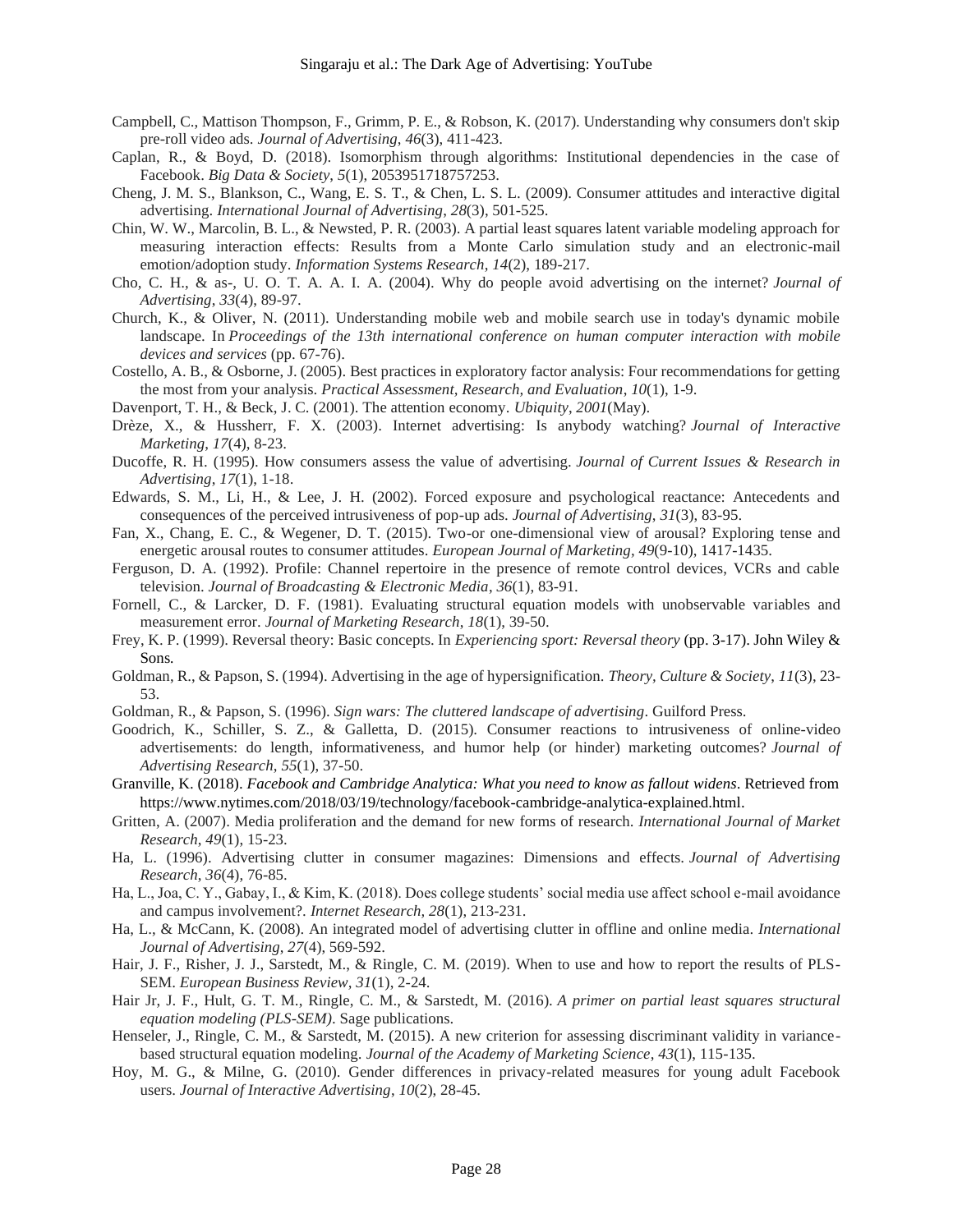- Hu, L. T., & Bentler, P. M. (1999). Cutoff criteria for fit indexes in covariance structure analysis: Conventional criteria versus new alternatives. *Structural Equation Modeling*, *6*(1), 1-55.
- Hulland, J. (1999). Use of partial least squares (PLS) in strategic management research: A review of four recent studies. *Strategic Management Journal*, *20*(2), 195-204.
- Jabbar, A., Akhtar, P., & Dani, S. (2020). Real-time big data processing for instantaneous marketing decisions: A problematization approach. *Industrial Marketing Management*, *90*, 558-569.
- Jaewon, C., Hong Joo, L., & Hee-Woong, K. (2017). Examining the effects of personalized app recommender systems on purchase intention: a self and social-interaction perspective. *Journal of Electronic Commerce Research*, *18*(1).
- James, B. (2014). Improving your exploratory factor analysis for ordinal data: A demonstration using FACTOR. *Practical Assessment, Research, and Evaluation*, *19*(5), 1-15.
- Jelassi, T., & Enders, A. (2004). Leveraging wireless technology for mobile advertising. *ECIS 2004 proceedings*, 50.
- Johnson, J. P. (2013). Targeted advertising and advertising avoidance. *The RAND Journal of Economics*, *44*(1), 128- 144.
- Jung, J. M., Chu, H., Min, K. S., & Martin, D. (2014). Does telic/paratelic user mode matter on the effectiveness of interactive internet advertising? A reversal theory perspective. *Journal of Business Research*, *67*(6), 1303-1309.
- Kazienko, P., & Adamski, M. (2007). AdROSA—Adaptive personalization of web advertising. *Information Sciences*, *177*(11), 2269-2295.
- Kelly, L., Kerr, G., & Drennan, J. (2010). Avoidance of advertising in social networking sites: The teenage perspective. *Journal of Interactive Advertising*, *10*(2), 16-27.
- Kim, Y., Kang, M., Choi, S. M., & Sung, Y. (2016). To click or not to click? Investigating antecedents of advertisement clicking on Facebook. *Social Behavior and Personality*, *44*(4), 657-667.
- Kim, Y. J., & Han, J. (2014). Why smartphone advertising attracts customers: A model of Web advertising, flow, and personalization. *Computers in Human Behavior*, *33*, 256-269.
- Klopfenstein, B. C. (2011). The conundrum of emerging media and television advertising clutter. *Journal of Media Business Studies*, *8*(1), 1-22.
- Lanier, J. (2018). *Ten arguments for deleting your social media accounts right now*. Henry Holt and Company.
- Larsson, S. (2018). Algorithmic governance and the need for consumer empowerment in data-driven markets. *Internet Policy Review*, *7*(2), 1-13.
- Lastovicka, J. L. (1983). Convergent and discriminant validity of television commercial rating scales. *Journal of Advertising*, *12*(2), 14-52.
- Lee, S., & Lumpkin, J. R. (1992). Differences in attitudes toward TV advertising: VCR usage as a moderator. *International Journal of Advertising*, *11*(4), 333-342.
- Lorenzo-Seva, U., & Ferrando, P. J. (2006). FACTOR: A computer program to fit the exploratory factor analysis model. *Behavior Research Methods*, *38*(1), 88-91.
- Martins, J., Costa, C., Oliveira T., Goncalves, R., & Branco, F. (2019). How smartphone advertising influences consumers' purchase intention. *Journal of Business Research, 94,* 378-387.
- McAllister, M. P. (1996). *The commercialization of American culture: New advertising, control, and democracy*. Sage Publ..
- Merisavo, M., Kajalo, S., Karjaluoto, H., Virtanen, V., Salmenkivi, S., Raulas, M., & Leppäniemi, M. (2007). An empirical study of the drivers of consumer acceptance of mobile advertising. *Journal of Interactive Advertising*, *7*(2), 41-50.
- Miyazaki, A. D., & Fernandez, A. (2001). Consumer perceptions of privacy and security risks for online shopping. *Journal of Consumer Affairs*, *35*(1), 27-44.
- Mogaji, E. (2018). *Emotional appeals in advertising banking services* (pp. 25-46). Emerald Group Publishing.
- Moghavvemi, S., Sulaiman, A., Jaafar, N. I., & Kasem, N. (2018). Social media as a complementary learning tool for teaching and learning: The case of youtube. *The International Journal of Management Education*, *16*(1), 37-42.
- Montoya, A. K. (2018). Moderation analysis in two-instance repeated measures designs: Probing methods and multiple moderator models. *Behavior Research Methods*, *51*(1), 61-82.
- Nyheim, P., Xu, S., Zhang, L., & Mattila, A. S. (2015). Predictors of avoidance towards personalization of restaurant smartphone advertising: A study from the Millennials' perspective. *Journal of Hospitality and Tourism Technology, 6*(2), 145-159.

PageFair. (2020). *Growth of the blocked web*. Retrieved from

https://s3.amazonaws.com/media.mediapost.com/uploads/2020-PageFair\_Blockthrough-Adblock-Report.pdf

PageFair, & Adobe. (2020). *The cost of ad blocking: Pagefair and Adobe 2015 ad blocking report*. Retrieved from https://blockthrough.com/2015/08/10/ad-blocking-report/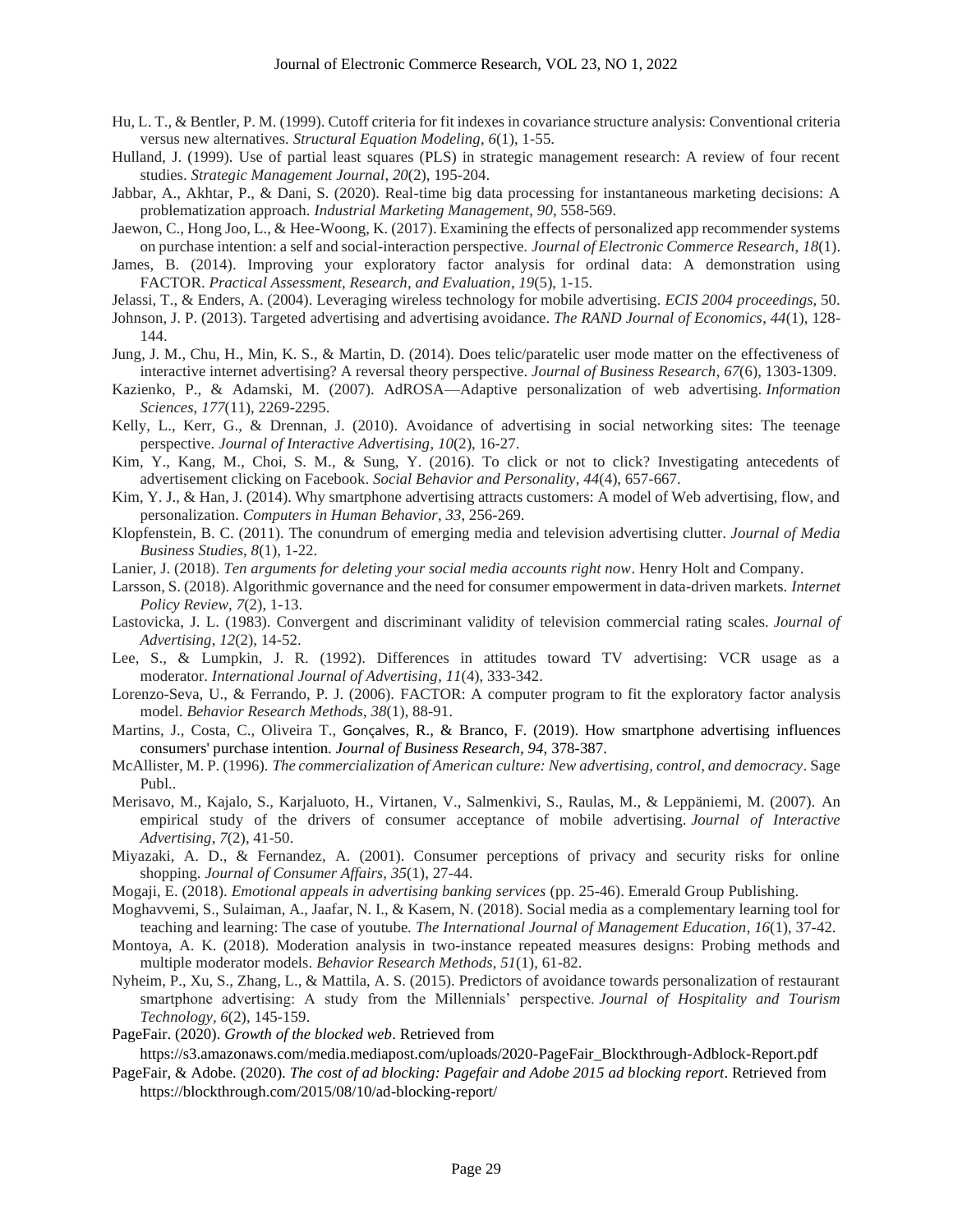- Pashkevich, M., Dorai-Raj, S., Kellar, M., & Zigmond, D. (2012). Empowering online advertisements by empowering viewers with the right to choose: The relative effectiveness of skippable video advertisements on YouTube. *Journal of Advertising Research*, *52*(4), 451-457.
- De Pelsmacker, P., Dens, N., & Verberckmoes, S. (2019). How ad congruity and interactivity affect fantasy game players' attitude toward in-game advertising. *Journal of Electronic Commerce Research*, *20*(1), 55-74.
- Peppers, D., & Rogers, M. (1997). *Enterprise one to one*. Piatkus.
- Potocky, M., & Murgatroyd, S. (1993). What is reversal theory. In *Advances in reversal theory* (pp. 13-26).
- Prendergast, G. P., Tsang, A. S., & Cheng, R. (2014). Predicting handbill avoidance in Hong Kong and the UK. *European Journal of Marketing, 48*(1/2), 132-146.
- Seyedghorban, Z., Tahernejad, H., & Matanda, M. J. (2015). Reinquiry into advertising avoidance on the internet: A conceptual replication and extension. *Journal of Advertising*, *45*(1), 120-129.
- Shanahan, T., Tran, T. P., & Taylor, E. C. (2019). Getting to know you: Social media personalization as a means of enhancing brand loyalty and perceived quality. *Journal of Retailing and Consumer Services*, *47*, 57-65.
- Shin, W., & Lin, T. T. C. (2016). Who avoids location-based advertising and why? Investigating the relationship between user perceptions and advertising avoidance. *Computers in Human Behavior*, *63*, 444-452.
- Anderson, S. P., & Gans, J. S. (2011). Platform siphoning: Ad-avoidance and media content. *American Economic Journal: Microeconomics*, *3*(4), 1-34.
- Singaraju, S. (Forthcoming). Understanding Big Data and its application in the digital marketing landscape. *Contemporary Issues in Digital Marketing*.
- Singaraju, S. P., Nguyen, Q. A., Niininen, O., & Sullivan-Mort, G. (2016). Social media and value co-creation in multi-stakeholder systems: A resource integration approach. *Industrial Marketing Management*, *54*, 44-55.
- Sohn, T., Li, K. A., Griswold, W. G., & Hollan, J. D. (2008). A diary study of mobile information needs. In *Proceedings of the sigchi conference on human factors in computing systems* (pp. 433-442).
- Speck, P. S., & Elliott, M. T. (1997). Predictors of advertising avoidance in print and broadcast media. *Journal of Advertising*, *26*(3), 61-76.
- Srinivasan, S. S., Anderson, R., & Ponnavolu, K. (2002). Customer loyalty in e-commerce: An exploration of its antecedents and consequences. *Journal of Retailing*, *78*(1), 41-50.
- Statista. (2020). *Most popular social networks worldwide as of October 2020, ranked by number of active users*. Retrieved from https://www.statista.com/statistics/272014/global-social-networks-ranked-by-number-ofusers/#:~:text=What%20is%20the%20most%20popular,2.7%20billion%20monthly%20active%20users.
- Stevens, J. P. (2012). *Applied multivariate statistics for the social sciences*. Routledge.
- Strong, E. C. (1977). The spacing and timing of advertising. *Journal of Advertising Research, 17*(6), 25.
- Sundar, S. S., & Marathe, S. S. (2010). Personalization versus customization: The importance of agency, privacy, and power usage. *Human Communication Research*, *36*(3), 298-322.
- Taylor, D. G., Lewin, J. E., & Strutton, D. (2011). Friends, fans, and followers: Do ads work on social networks? How gender and age shape receptivity. *Journal of Advertising Research*, *51*(1), 258-275.
- Timmerman, M. E., & Lorenzo-Seva, U. (2011). Dimensionality assessment of ordered polytomous items with parallel analysis. *Psychological Methods*, *16*(2), 209.
- Tsang, M. M., Ho, S. C., & Liang, T. P. (2014). Consumer attitudes toward mobile advertising: An empirical study. *International Journal of Electronic Commerce*, *8*(3), 65-78.
- Velicer, W. F., & Jackson, D. N. (1990). Component analysis versus common factor analysis: Some further observations. *Multivariate Behavioral Research*, *25*(1), 97-114.
- Vesanen, J. (2007). What is personalization? A conceptual framework. *European Journal of Marketing, 41*(5/6), 409- 418.
- Vesanen, J., & Raulas, M. (2006). Building bridges for personalization: A process model for marketing. *Journal of Interactive Marketing*, *20*(1), 5-20.
- World Market Watch. (2017). *The CMO survey*. Retrieved from https://cmosurvey.org/wpcontent/uploads/sites/15/2017/08/The\_CMO\_Survey-Highlights\_and\_Insights-Aug-2017.pdf
- Xu, D. J. (2006). The influence of personalization in affecting consumer attitudes toward mobile advertising in China. *Journal of Computer Information Systems*, *47*(2), 9-19.
- Xu, H., Oh, L. B., & Teo, H. H. (2009). Perceived effectiveness of text vs. multimedia location-based advertising messaging. *International Journal of Mobile Communications*, *7*(2), 154-177.
- Zhang, J., & Mao, E. (2016). From online motivations to ad clicks and to behavioral intentions: An empirical study of consumer response to social media advertising. *Psychology & Marketing*, *33*(3), 155-164.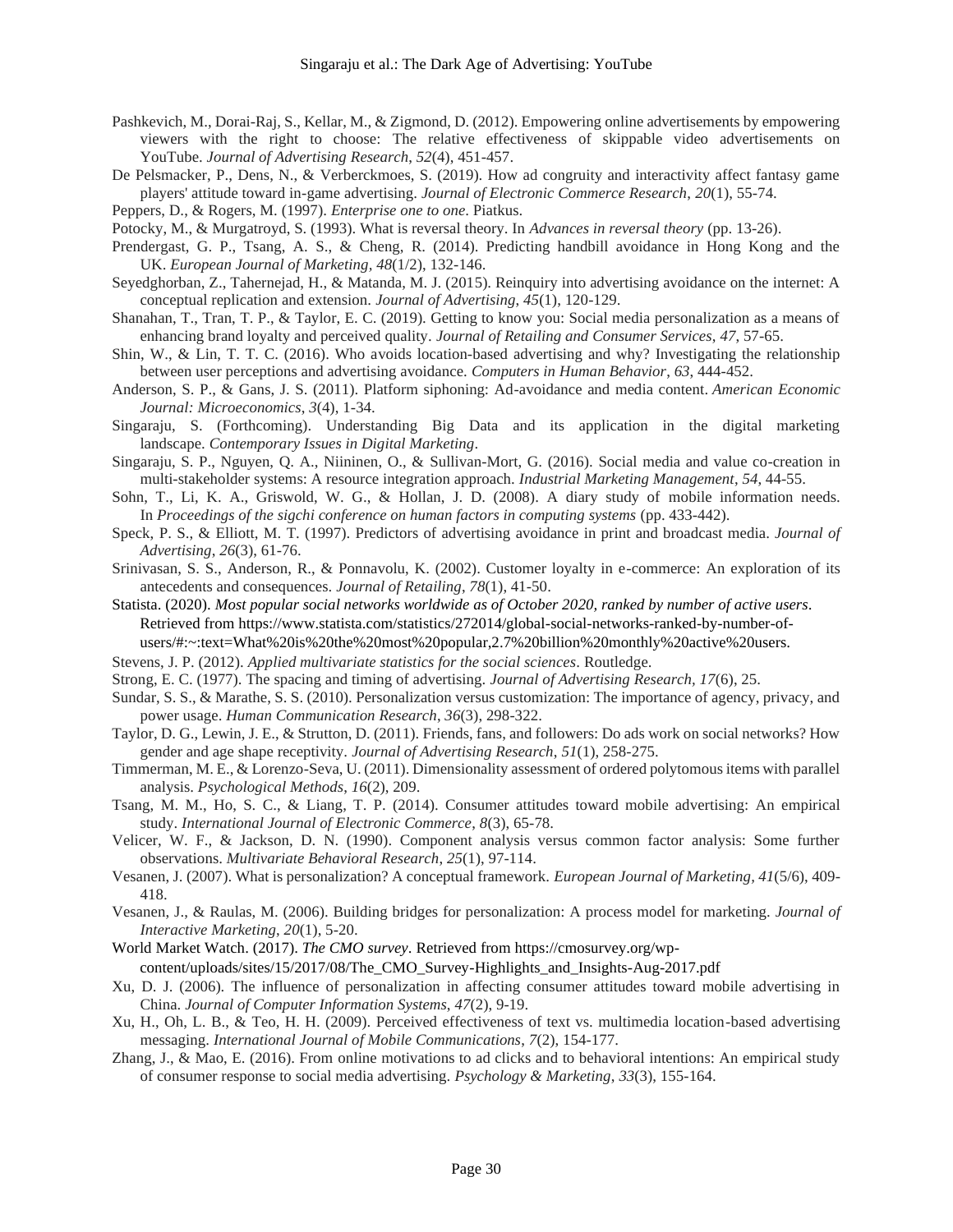Zhou, T. (2012). Examining location-based services usage from the perspectives of unified theory of acceptance and use of technology and privacy risk. *Journal of Electronic Commerce Research*, *13*(2), 135.

Zimmerman, J., & Ng, D. (2015). *Social media marketing all-in-one for dummies*. John Wiley & Sons.

Zuboff, S. (2015). Big other: Surveillance capitalism and the prospects of an information civilization. *Journal of Information Technology*, *30*(1), 75-89.

# **APPENDIX A**

### **Appendix A: Survey Questions**

Ent1: On a mobile device, video ads on YouTube are fun to watch.

Ent2: On a mobile device, video ads on YouTube are clever and quite entertaining.

Ent3: On a mobile device, video ads on YouTube do not just sell – they also entertain me.

Ent4: On a mobile device, video ads on YouTube are often amusing.

Ent5: On a mobile device, video ads on YouTube are a valuable source of product/service information.

Ent6: On a mobile device, video ads on YouTube are a convenient source of product/service information.

Ent7: On a mobile device, video ads on YouTube help keep me up to date.

Ent8: On a mobile device, video ads on YouTube are entertaining.

Ent9: On a mobile device, video ads on YouTube are enjoyable.

Ent10: On a mobile device, video ads on YouTube are pleasing.

Av1: On a mobile device, I intentionally ignore any personalised advertising on YouTube.

Av2: On a mobile device, I hate any personalised advertising on YouTube.

Av3: On a mobile device, it would be better if there were no personalised advertising on YouTube.

Av4: On a mobile device, I immediately skip ads on YouTube without watching them.

Av5: On a mobile device, I ignore video ads on YouTube.

Av6: On a mobile device, I don't watch any video ads on YouTube, even if some draw my attention.

Av7: On a mobile device, If I receive too many video ads on YouTube, I stop watching them.

Av8: On a mobile device, I Skip video ads on YouTube without watching them.

Pri1: I feel uncomfortable when information is shared without permission.

Pri2: I am concerned about misuse of personal information.

Pri3: It bothers me to receive too much advertising material of no interest.

Pri4: I feel fear that information may not be safe while stored.

Pri5: I believe that personal information is often misused.

Pri6: I think companies share information without permission.

Pers1: On a mobile device, I think that the personalised advertising on YouTube makes purchase recommendations that match your needs.

Pers2: On a mobile device, I think that the personalised advertising on YouTube enables me to order products that are tailor-made for me.

Pers3: Over all, on a mobile device, the personalised advertising on YouTube is tailored to my situation.

Pers4: On a mobile device, the personalised advertising on YouTube makes me feel that I am a unique customer.

Pers5: On a mobile device, I believe that the personalised advertising on YouTube is customized to my needs

Goal1: On a mobile device, video ads on YouTube make it harder to watch intended videos on YouTube. Goal2: On a mobile device, when halfway watching videos on YouTube, video ads on YouTube disrupt the flow of watching intended videos.

Goal3: On a mobile device, video ads on YouTube disrupts or hinders me from watching intended videos on YouTube.

Goal4: On a mobile device, video ads on YouTube disrupts receiving desired incoming content.

Goal5: Video ads on YouTube infringes on my control over mobile devices.

Goal6: On a mobile device, video ads on YouTube intrudes on my search for desired information.

Goal7: On a mobile device, when expecting an intended video on YouTube, receiving a video ad on YouTube distracts me.

On a mobile device, to what degree do you consider the following as a problem associated with video ads on YouTube: